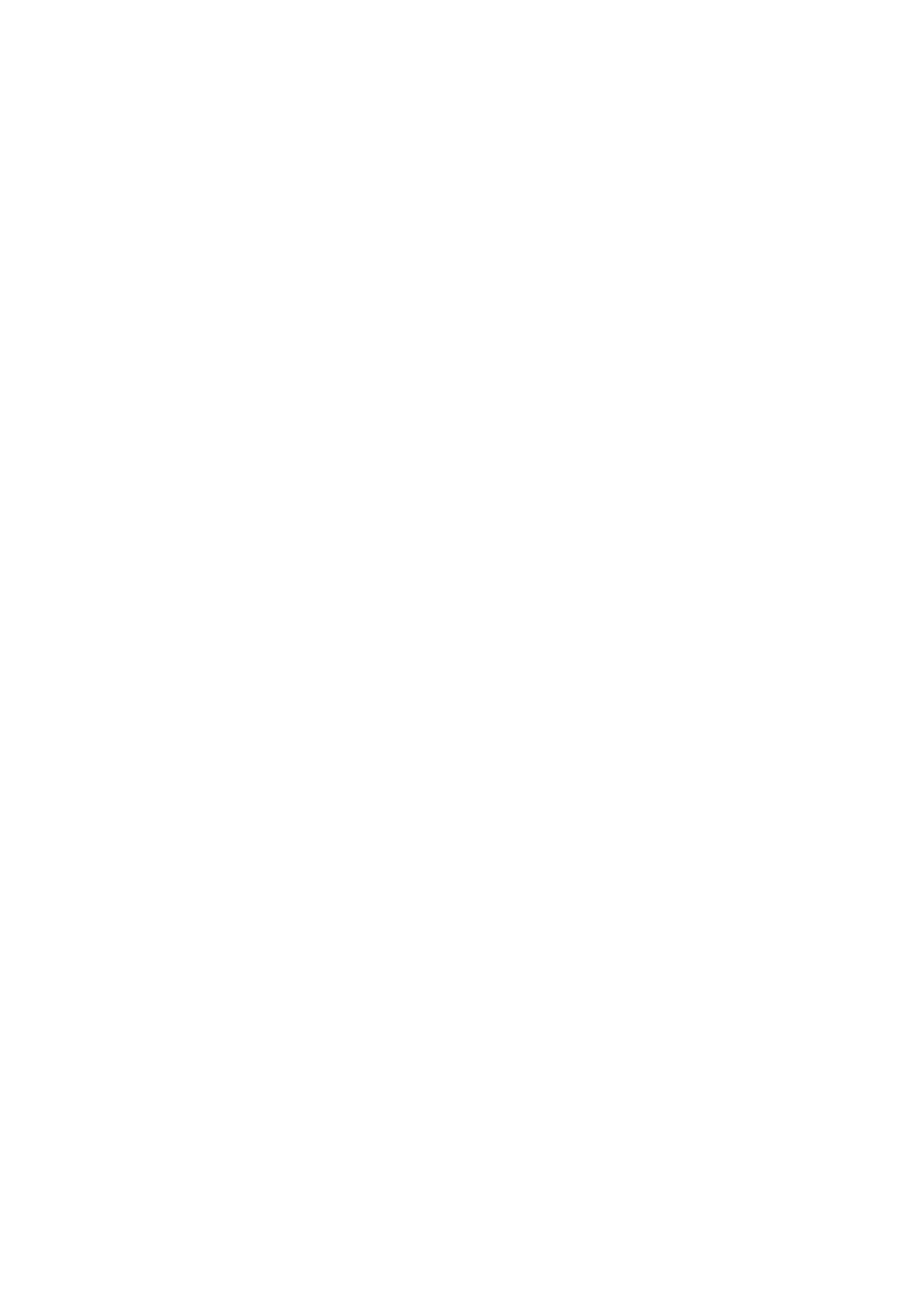## **Contents**

| 1           |  |
|-------------|--|
| 1.1<br>1.2. |  |
| 1.3         |  |
| 1.4         |  |
| 1.5         |  |
| 1.6         |  |
| 2           |  |
| 2.1         |  |
| 2.2         |  |
| 2.3         |  |
| 2.4<br>2.5  |  |
|             |  |
| 3           |  |
| 4           |  |
| 4.1         |  |
| 4.2         |  |
| 4.3         |  |
| 5           |  |
| 5.1         |  |
| 5.2         |  |
| 5.3<br>5.4  |  |
|             |  |
| 6           |  |
| 6.1<br>6.2  |  |
| 6.3         |  |
|             |  |
| 7           |  |
| 7.1<br>7.2  |  |
| 7.3         |  |
| 7.4         |  |
| 7.5         |  |
| 8           |  |
| 8.1         |  |
| 8.2         |  |
| 8.3         |  |
| 9           |  |
| 9.1         |  |
| 9.2         |  |
|             |  |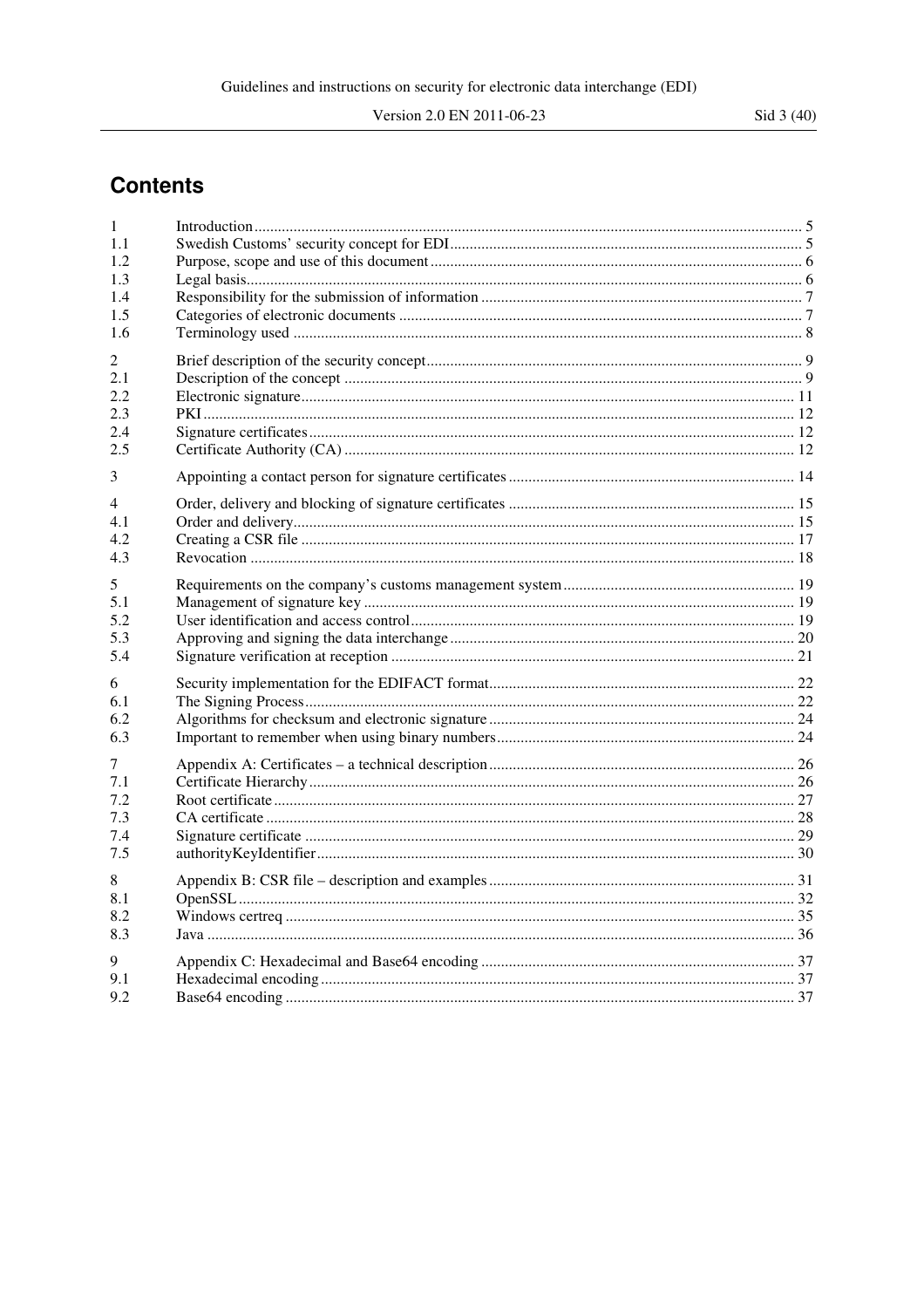## **Updates from the Swedish version 1.0 to 2.0 of the document**

| <b>SECTIONS</b> | <b>COMMENTS</b>                                                                                                           |
|-----------------|---------------------------------------------------------------------------------------------------------------------------|
| Section 1.5     | Text of the Category 2 has been updated.                                                                                  |
| Section 4.1     | Editing and clarifications.                                                                                               |
| Section 4.2     | A footnote has been added to clarify the certificate field "serialNumber".                                                |
| Section 5.1     | A new paragraph has been added at the end of requirement 1.                                                               |
|                 | The footnote on two-factor authentication has been clarified.                                                             |
| Section 6       | Section 6 has been edited and clarified, for instance regarding key length, reference to                                  |
|                 | RFC 3447 and subfield keyIdentifier to authorityKeyIdentifier.                                                            |
| Appendix A      | Appendix A has been supplemented with description, format and content of the certificates.                                |
| Appendix B      | Appendix B has been supplemented with examples of how a CSR file can be created in some<br>common computing environments. |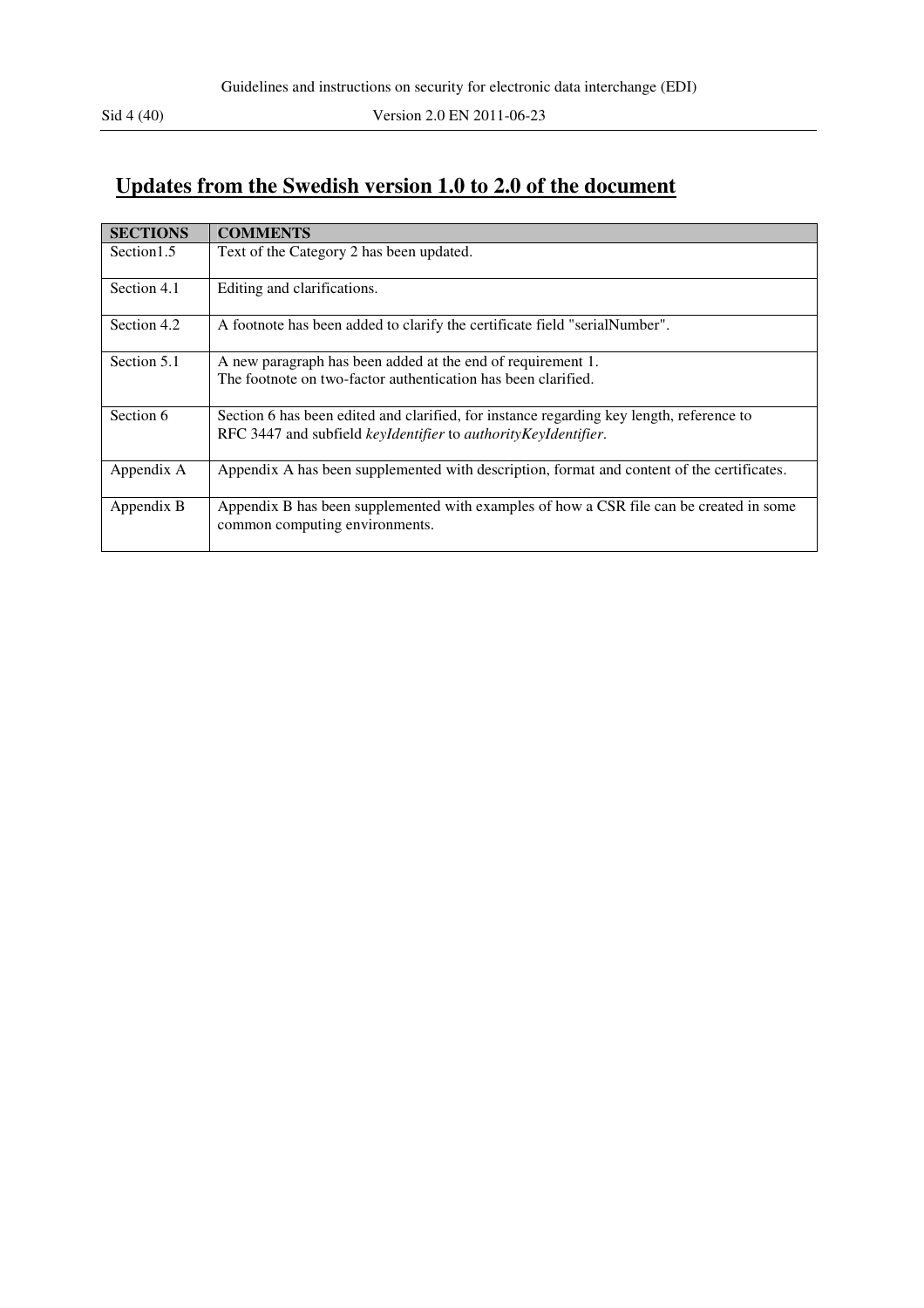## **1 Introduction**

 $\overline{a}$ 

### **1.1 Swedish Customs' security concept for EDI**

Secure electronic data interchange  $(EDI)^1$  means that the issuer of the information can be secured identified, that the information is protected against change, and that it is transferred by means of secure communication<sup>2</sup>.

For electronic data interchange, Swedish Customs has since the early 1990s used a security concept based on the SÄKdata seal method (subsequently called Nexus Electronic Seal) to substitute handwritten signatures. The use of that security concept is also governed by a set of rules containing guidelines and instructions<sup>3</sup>.

As from 2010, Swedish Customs uses a PKI-based security concept for EDI communication. The PKI-based security concept for EDI, hereinafter called 'the security concept', will be implemented gradually, and to start with the old concept can be used alongside the new one.

| <b>PKI-based solution</b>                                      | <b>Previous solution (Nexus Electronic Seal)</b>                    |
|----------------------------------------------------------------|---------------------------------------------------------------------|
| Data is locked by an electronic signature created through PKI- | Data is locked through a seal <sup>4</sup> created through          |
| based asymmetric cryptography, where only the person           | symmetric cryptography, where the sender and                        |
| issuing the information has access to the private key.         | the recipient both have access to the secret key.                   |
| Method based on common standards.                              | Proprietary method.                                                 |
| Within the limits of Swedish Customs' guidelines and           | Swedish Customs makes specific demands                              |
| instructions, the companies can choose their own method to     | regarding the method used to uniquely identify                      |
| identify users in their system for submission of information.  | the users in the company's system for<br>submission of information. |
| A company key is used to create a signature.                   | An individual key is used to create a seal.                         |
| This enables Swedish Customs to uniquely identify the          | This enables Swedish Customs to identify the                        |
| company by the electronic signature, but not the individual    | specific user directly from the seal.                               |
| user within the company. However, for certain document         |                                                                     |
| categories, the company must be able to provide information    |                                                                     |
| on the identity of the individual user associated with the     |                                                                     |
| message.                                                       |                                                                     |

These are a few characteristic distinctions between the two solutions:

<sup>1</sup> In this document, the term 'electronic data interchange' (EDI) refers to system-to-system exchange of information.

 $2^2$  Communications protocols and security regarding such protocols are outside the scope of Swedish Customs' security concept for EDI and is therefore not covered by this document.

<sup>3</sup> See i.a. *Säkerhetsfrågor i Tullverkets EDI-system* (*Security Issues in Swedish Customs' EDI system*), 2006-10-04, version 1.0.

<sup>4</sup> Historically, the notion *seal* has been used to describe locking data through a symmetric encryption/decryption key, where the sender and the recipient both have access to the secret key, while the notion *signature* is used to describe locking data in the PKI-based solution.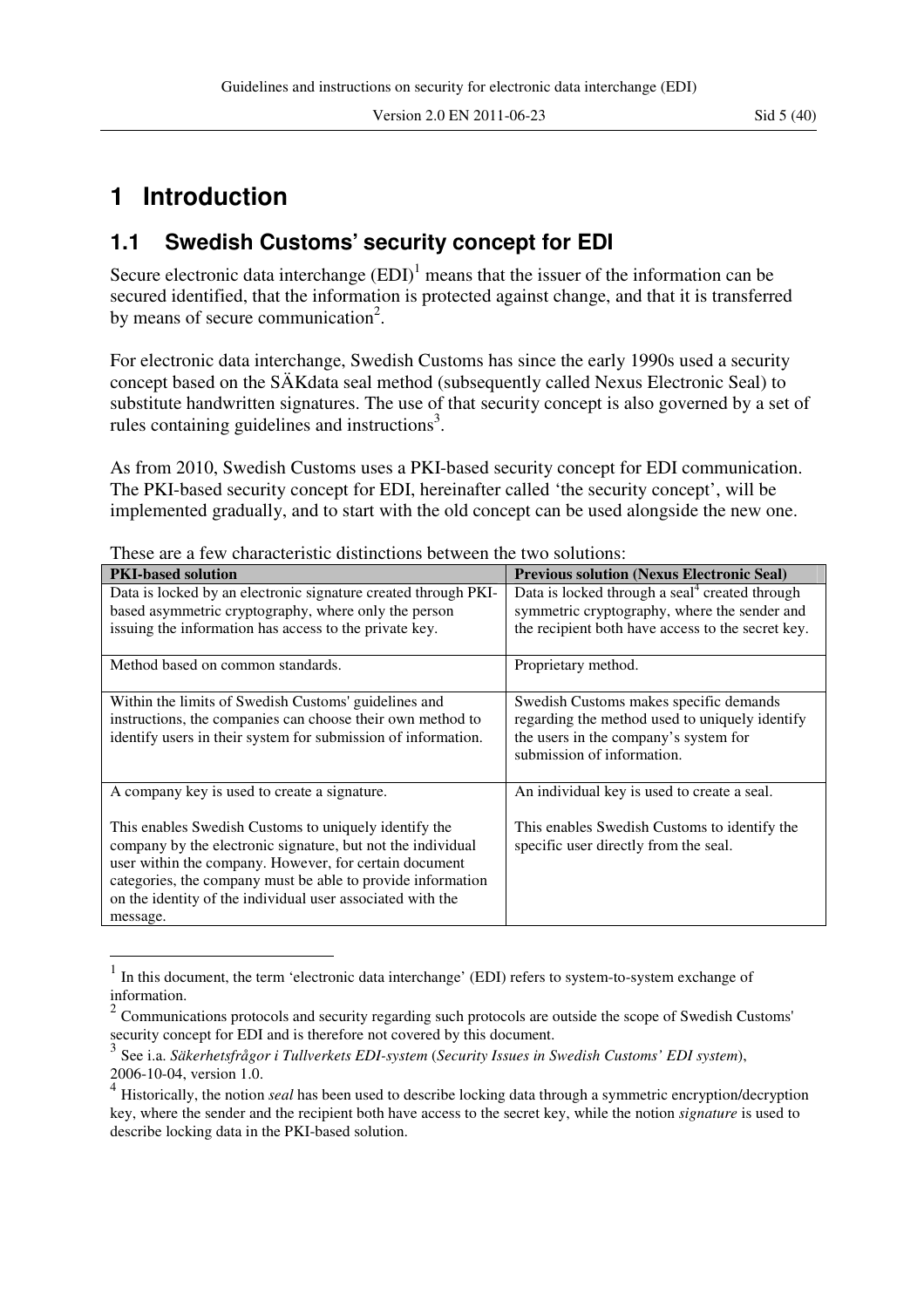### **1.2 Purpose, scope and use of this document**

This document is aimed at system suppliers providing standard systems for EDI communication with Swedish Customs, companies developing equivalent systems on their own, and companies choosing to buy standard systems from a system supplier. When choosing and implementing a system, the company submitting the information is the one responsible to meet the conditions set up by Swedish Customs.

The document covers EDI-based system-to-system data interchange with Swedish Customs, but does not include user-to-system interchange, for example via a web interface. Examples of common EDI communication are customs import and export declarations.

The document describes the use of the PKI-based security concept for EDI, and focuses on security and technical issues. It further includes requirements for the company's implementation of their customs management system, to ensure the protection of the electronic documents transferred as well as a reliable identification of the company and – when applicable – a reliable identification of authorised users.

The document includes technology-oriented instructions for the technical implementation, as well as guidelines aiming to achieve a reliable implementation of the security concept. The technology-oriented instructions are divided into a main part applicable regardless of the format, and a part with more specific instructions for the different formats, starting with EDIFACT.

The choice of communications protocol and the security methods incorporated, cryptography etc., is also important but is not covered in detail in this document.

## **1.3 Legal basis**

In accordance with the Community Customs  $Code<sup>5</sup>$ , customs declarations in writing shall be signed. In accordance with the Code's implementing provisions<sup>6</sup>, the Customs authorities shall determine the rules for replacement of the handwritten signature in electronic declarations. This shall include i.a. measures for checking the source of data and for protecting data against the risk of unauthorised access, loss, alteration or destruction. Furthermore, the Swedish Customs  $Act^7$  states that it must be possible to verify the contents and the issuer of an electronic document through a certain technical procedure.

According to the Modernised Customs  $Code<sup>8</sup>$ , customs declarations made using an electronic data-processing technique shall contain an electronic signature or other means of authentication.

 5 Article 62 of the Commission Regulation (EEC) 2913/92

 $<sup>6</sup>$  Article 4b of the Commission Regulation (EEC) 2454/93</sup>

<sup>7</sup> Swedish Customs Act (SFS 2000:1281), chapter 2, section 2

<sup>8</sup> Article 108 of the European Parliament and Council Regulation (EC) 450/2008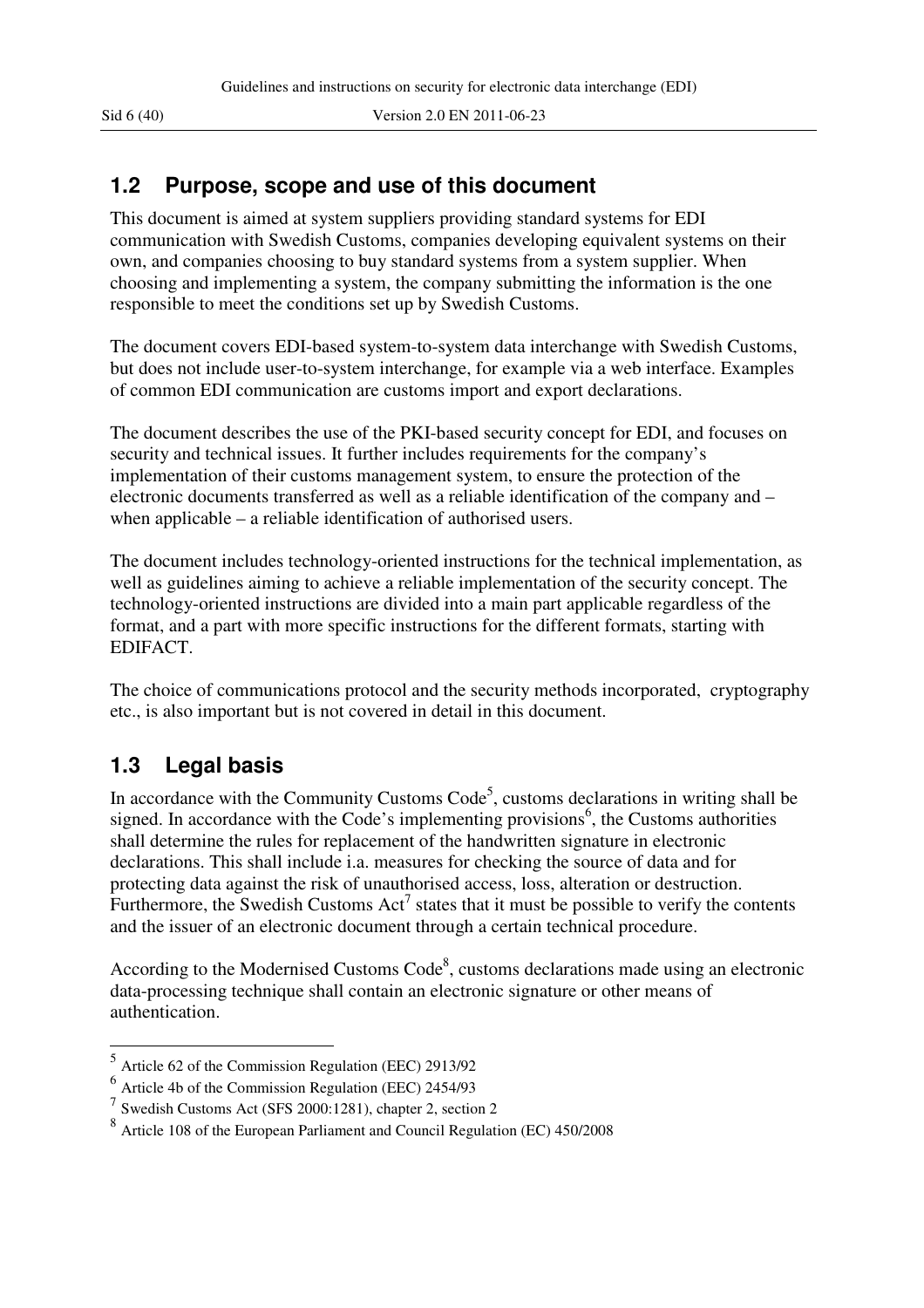In the future, other electronic documents governed by other legislation may occur, which may lead to other requirements on electronic signatures.

## **1.4 Responsibility for the submission of information**

If the information is submitted by a legal person, the declaration shall be signed by an authorised signatory or a person to whom the signing authority has been delegated. Generally, the power to sign on behalf of the company is held by the board of directors. The Chief Executive has the signing authority in the day-to-day administration, in which the lodging of customs declarations should be included. In addition, a person can be delegated the signing authority for specific purposes, for example to lodge customs declarations. The signing authority can be delegated in writing or orally. It can also be granted implicitly to people holding a certain position in the company.

Legal representatives of a business have a direct responsibility for the business and are fully responsible even for their lack of action. This responsibility applies as long as the person holds the position as a representative. Under certain circumstances, the delegation of working tasks and powers of authority can lead to responsibility for the person to whom the tasks or powers are delegated. In such cases, the responsibility is determined based on the circumstances in the specific case.

## **1.5 Categories of electronic documents**

In the security concept, two categories of electronic documents are defined for EDI communication between a company and Swedish Customs. Each EDI authorisation contains information on the category in which a specific electronic document falls.

#### **Category 1 – no requirement for the identification of a natural person**

This refers to electronic documents not covered by requirements that an authorised user approves the data before they are submitted, and where the sender does not have to identify an authorised natural person – neither when the information is submitted, nor subsequently.

Thus, this category of electronic documents can be created and submitted automatically in a computerised system.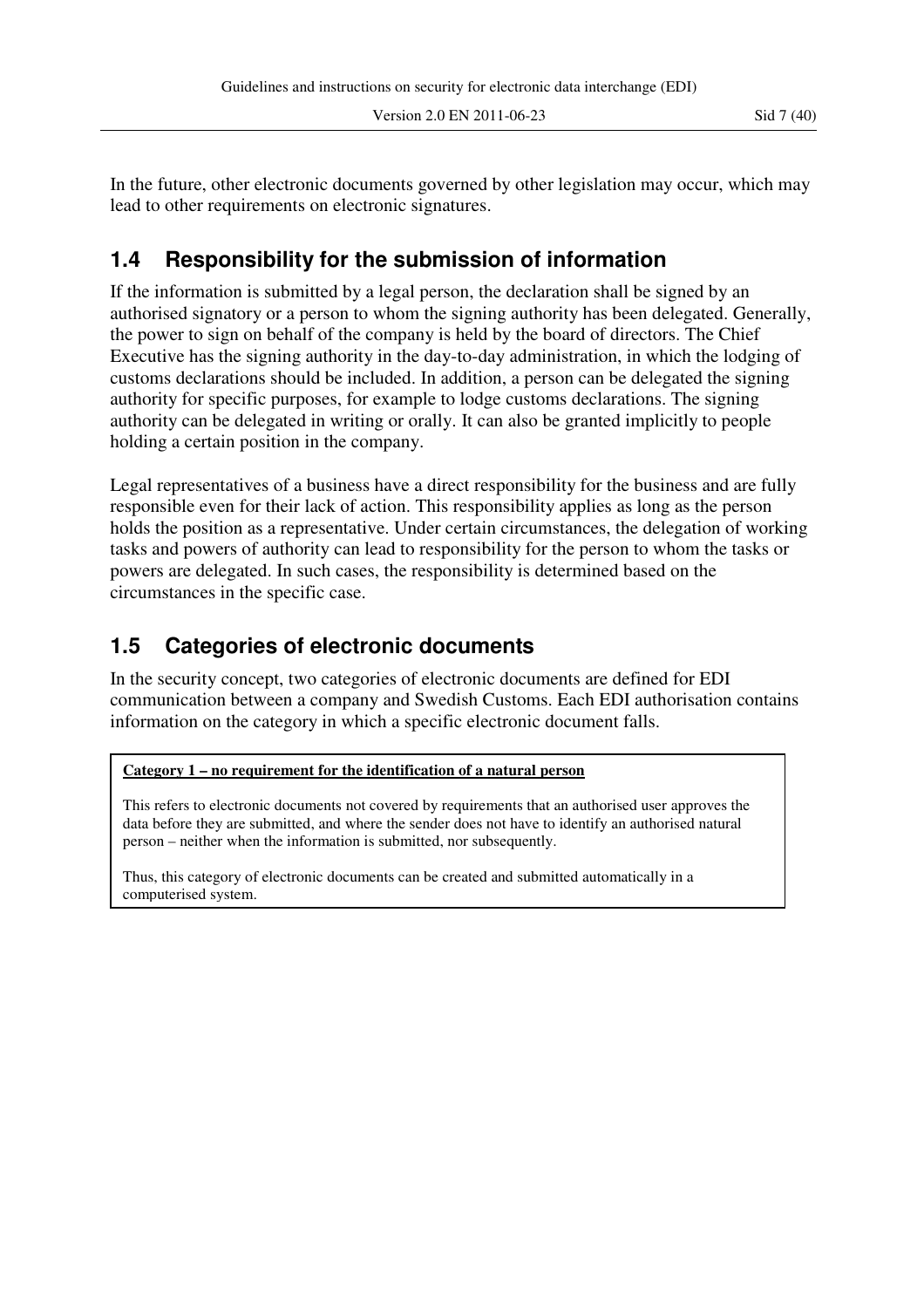#### **Category 2 – with requirement for the identification of a natural person**

This refers to electronic documents covered by requirements that an authorised user must approve the data before they are submitted, and where Swedish Customs shall be able to get information about the identity of the person that approved the data – not during the transmission, but at a later stage.

The method used for identification of authorised user, access control and logging related to the user and data in the electronic document must fulfil the requirements from Swedish Customs.

The data must be locked during the process when the data are reviewed and approved by a natural person whose responsibility is linked to the data being transmitted in the electronic document. Thus, this category of electronic documents cannot be created and transmitted automatically in a computerised system.

## **1.6 Terminology used**

|                                              | <b>Description</b>                                                                                                                                                                                                                                            |
|----------------------------------------------|---------------------------------------------------------------------------------------------------------------------------------------------------------------------------------------------------------------------------------------------------------------|
| Authorised signatory                         | The authorised signatory, e.g. the Chief Executive has the primary<br>responsibility. The company registration certificate states who has the power to<br>sign on behalf of the company.                                                                      |
|                                              | The authorised signatory can delegate specific responsibilities. The person<br>appointed responsibility for customs matters are sometimes called the Customs<br>Manager. In this document, the Customs Manager will be considered an<br>authorised signatory. |
| Authorised user                              | A person who has the authority to approve (electronically sign) electronic<br>documents before they are submitted.                                                                                                                                            |
| Contact person for<br>signature certificates | The person, who orders, receives and manages the signature certificates for EDI<br>data interchange.                                                                                                                                                          |
| Electronic document                          | By an electronic document in this context, we refer to the contents of the<br>document from an business point of view, and do not focus on its technical<br>format (EDIFACT, XML etc.). In reality, however, it is the technical format that<br>is signed.    |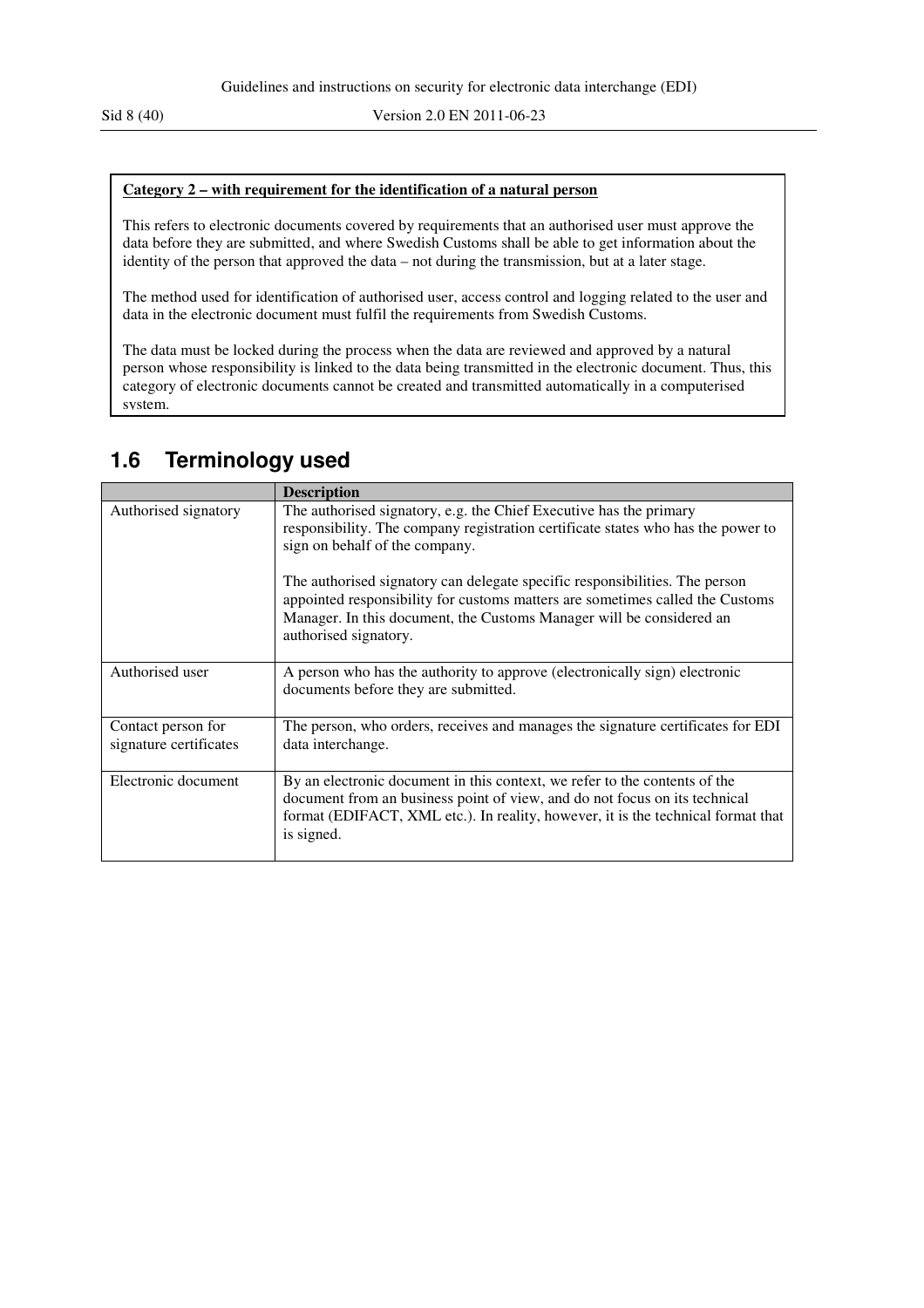From the PKI-based security concept follows that the exchange of information between Swedish Customs and the companies is always made by signed electronic documents. For the flow of information from the company to Swedish Customs a signature certificate issued for the company is used to create an electronic signature. For information flow in the reverse direction a signature certificate issued for Swedish Customs is used.

Traditionally, secure EDI communication requires that:

- 1. the electronic document cannot be changed without this being detected
- 2. no one shall be able to send the electronic document in someone else's name deliberately or by mistake – without this being detected
- 3. the sender shall not be able to deny having produced and sent the electronic document
- 4. the recipient shall not be able to deny having received the electronic document
- 5. no unauthorised person shall be able to read the electronic document.

Items 1-3 are ensured by the PKI-based security concept, item 4 by the requirement for signed receipt messages, and item 5 by the requirement for encrypted communication.

In addition to these general EDI requirements, Swedish Customs requires the possibility to identify a natural person for electronic documents of Category 2.

## **2.1 Description of the concept**

The example below illustrates some important points of the security concept for data interchange of electronic documents of Category 2. For documents of Category 1 there are some simplifications since no identification of a natural person is needed.

In the example, the company wants to send import or export declarations electronically to Customs and has applied for authorisation to do so. However, to start the electronic submission of information, they need a signature certificate.

The process can be divided into an administrative part, covering the management of signature certificates, and an operational part, covering the use of signature certificates in the data interchange with Customs.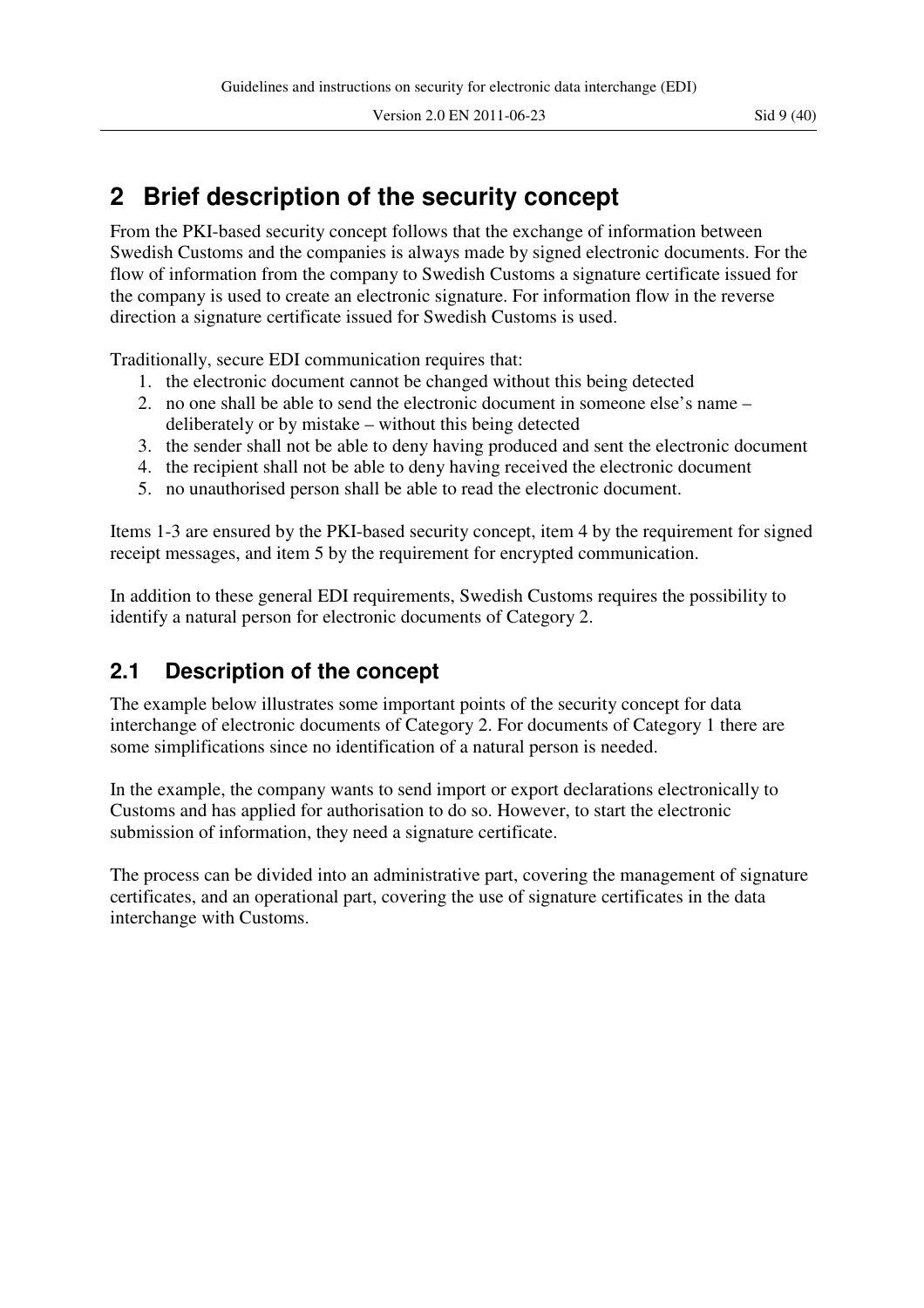

#### **2.1.1 Administrative management of signature certificates**

To start the electronic submission of information, the company needs access to a signature certificate, which can be obtained by sending a notification to Swedish Customs.

- 1) In the notification, one or more contact persons are appointed for future contacts with Swedish Customs regarding signature certificates.
- 2) The contact person orders signature certificates from the Certificate authority at Swedish Customs.
- 3) The contact person initiates that a private (secret) key is generated by the company and is linked to the certificate (see Section 4).
- 4) The private key is stored in a secure way in the company's IT system.

To provide reliability, the total security of the company's customs management system must be sufficient. This includes i.a. a secure handling and storage of private keys linked to the signature certificates.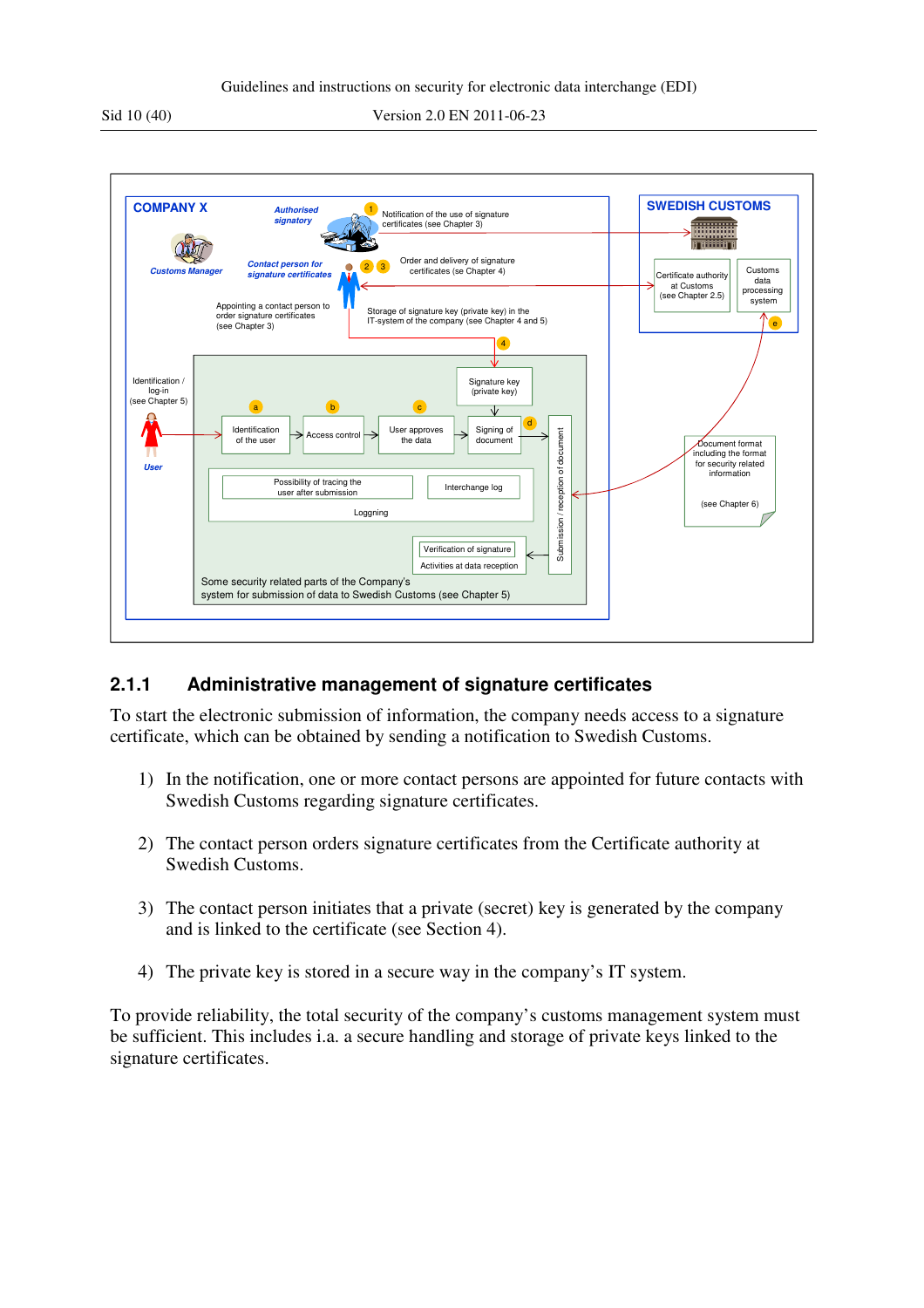Version 2.0 EN 2011-06-23 Sid 11 (40)

It is also important that the system offers traceability through log files (Category 2) so that the user signing an electronic document always can be identified with sufficient reliability (see Section 5).

#### **2.1.2 The use of signature certificates in the data interchange**

The way information is submitted differs between electronic documents of Category 1, without requirements for the identification of a natural person, and Category 2, with such requirements.

Requirements for electronic documents of Category 2:

- a) initial identification of the person
- b) check, based on the identity, that the person is authorised
- c) the electronic document must be approved by the authorised user before it is signed.

Requirements for both categories of electronic documents:

- d) the electronic document is signed using the company's signature certificate
- e) the signature is verified when received by Swedish Customs.

When Swedish Customs send a signed electronic document to the company, the signature must be verified by the company.

## **2.2 Electronic signature**

The significance of a handwritten signature varies depending on the document that is signed. At its simplest form, the signature only indicates that the person has read a document. In other contexts, for example in a real estate purchase contract, the significance of the signature is considerably higher with regard to non-repudiation. Non-repudiation means that the person cannot deny having approved a transaction etc. by signing it.

The electronic signature is the electronic-world equivalent of a handwritten signature. Like the handwritten signature, the electronic equivalent can mean different things depending on the demands put on the electronic document. An electronic signature can also be called a digital signature.

Characteristic of the signature used in Swedish Customs PKI-based security concept is that it is only linked to the company. In other words, it has no direct link to the person approving the data. However, for electronic documents of Category 2, the company must always be able to account for the natural person having approved the data and, when Customs so demand, provide information on the identity of this person.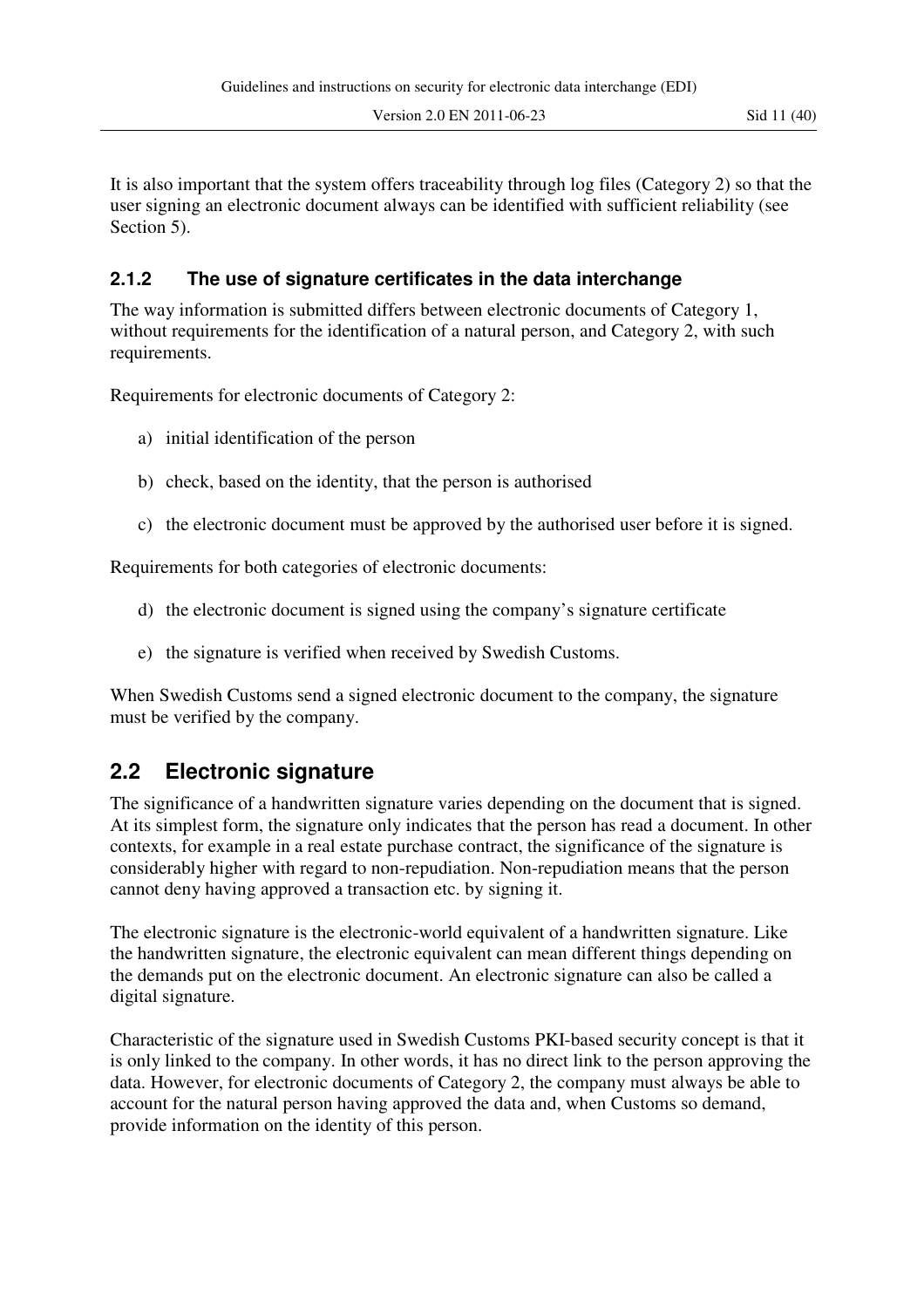### **2.3 PKI**

The acronym PKI in Swedish Customs PKI-based security concept, means Public Key Infrastructure. A basic feature of a PKI-based security concept is that, to verify the signature, the receiving party does not need access to the key that the sender uses to sign the electronic document. To handle this, each party participating in the data interchange has a unique pair of keys, with a *private key* that must be kept secret and a *public key* that can be distributed to all parties.

There is a strong mathematic relation between the private key and the public key. This relation enables the recipient of an electronic document to use the public key to verify whether the signature of the electronic document is created by use of the corresponding private key.

## **2.4 Signature certificates**

The meaning of 'certificate' in this context is defined by the international standard X.509. The certificate links the public key of the company (see 2.3) to the company name and other identification data. The connection is made by the certificate authority (see 2.5). To ensure that the connection is not subsequently changed, the certificate authority locks the certificate with a signature.

When the company sends a signed electronic document, Swedish Customs can use the public key of the company to verify that the signature is created by use of the corresponding private (secret) key. If this is the case, Swedish Customs can use the public key of the company and the linked identification data in the certificate for reliable identification of the company that produced the electronic document. This enables non-repudiation for data interchange where this is required. In the same way, the company can verify electronic documents sent from Customs by verifying Customs' signature.

A signature certificate used for data interchange between a company and Swedish Customs is not linked to an individual person. The signature certificate is only linked to the company and is thus an organisation-oriented certificate.

## **2.5 Certificate Authority (CA)**

Initially, Swedish Customs will be the certificate authority (CA) of the PKI-based security concept. One reason for this is that currently, the market cannot meet the needs to provide certificates to all companies with required functionality. The certificates provided by Swedish Customs are only intended for the signing of electronic documents in the data interchange with Customs.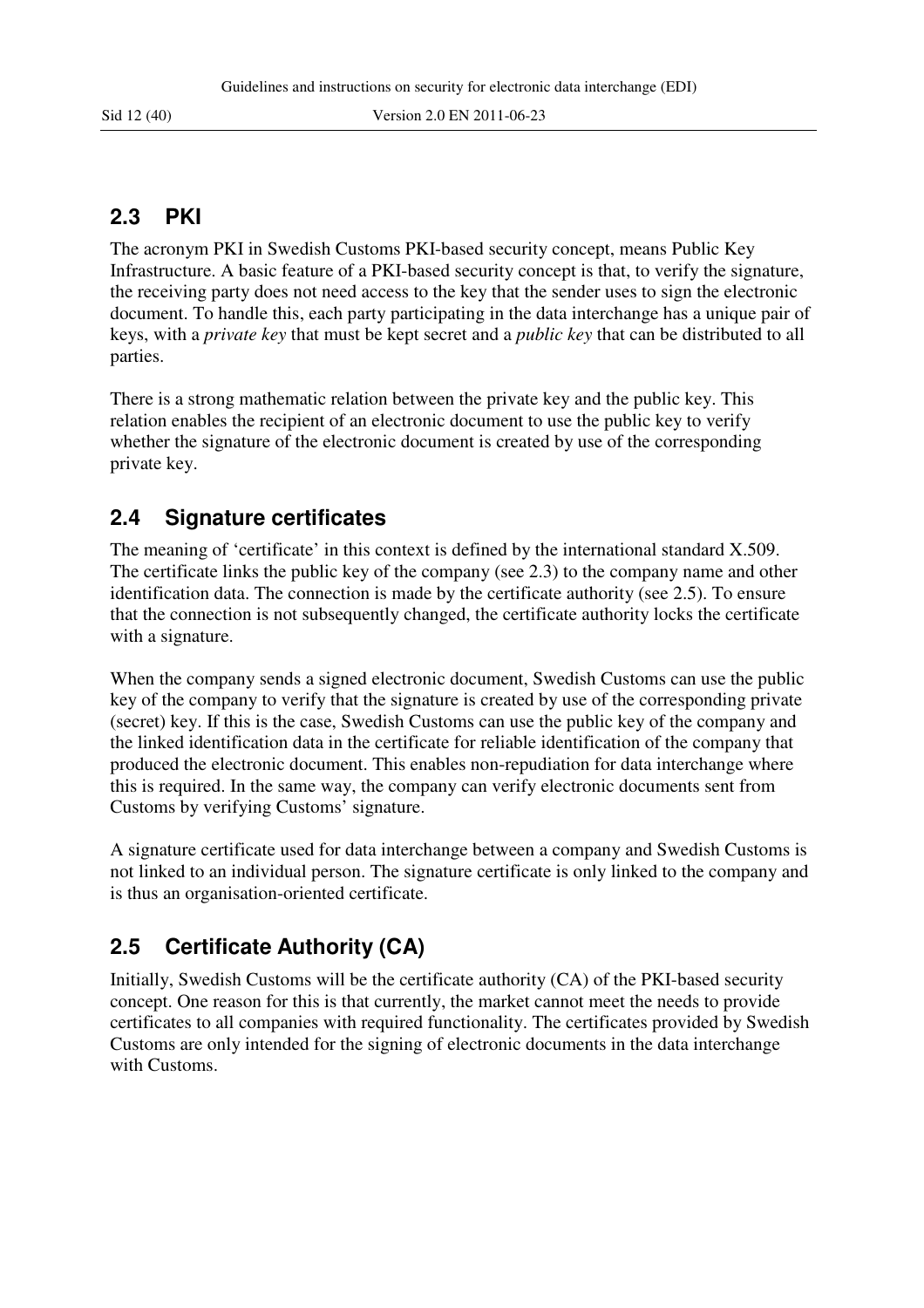Version 2.0 EN 2011-06-23 Sid 13 (40)

As mentioned in Section 2.4 above, an important task for the certificate authority is to link the public key of the company to the company name and other identification data and to lock this information with a signature.

To archive reliability, the certificate authority must also ensure that the information in the certificate is correct. In the Swedish Customs PKI-based security concept for EDI, the company provides the certificate authority with this information. However, the certificate authority must ensure that the information can be traced to an authorised person (authorised signatory) and that it reaches the certificate authority unaltered together with information on the public key of the company.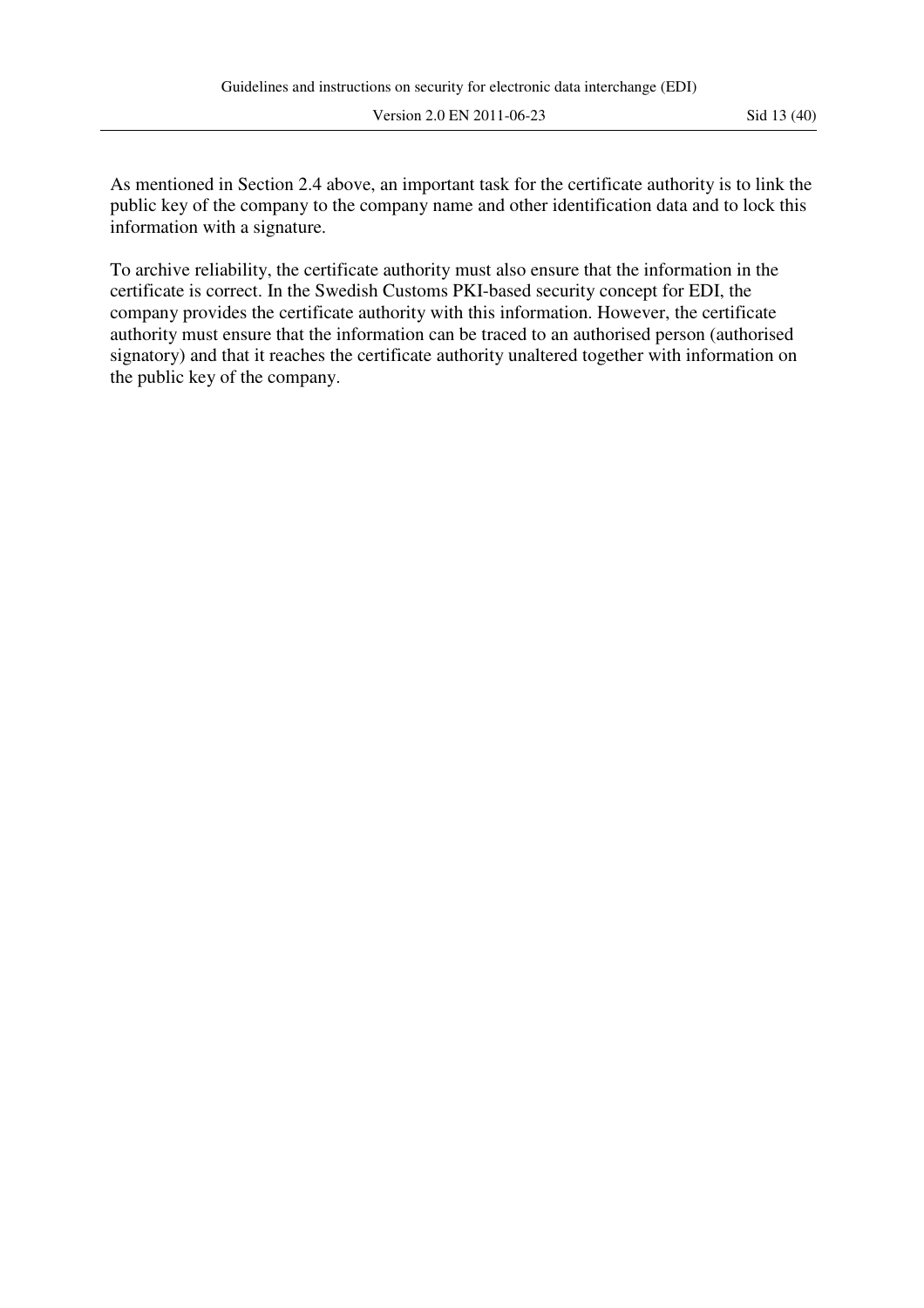## **3 Appointing a contact person for signature certificates**

A company intending to use the PKI-based security concept needs access to signature certificates to sign electronic documents before sending them to Customs. By notifying Swedish Customs, the company can appoint one or more contact persons within the company and authorise them to order and administer signature certificates. The ordering of signature certificates is covered by Section 4.

To obtain a signature certificate, the company must be authorised to submit certain types of electronic information to Customs, or apply for such authorisation.

A notification form is available for download from the website of Swedish Customs. The notification shall include information on the contact persons authorised to order and administer signature certificates. You can also use the form to add new contact persons or remove previously reported contact persons.

The form shall be signed by an authorised signatory or a person to whom the signing authority has been delegated. Customs may verify the information against the registers of the Swedish Companies Registration Office or equivalent foreign registers, or by other means ensure that the signatory is entitled to sign on behalf of the company.

After having handled the application, Swedish Customs sends an acknowledgement receipt to the company, confirming that the notification has been received and handled.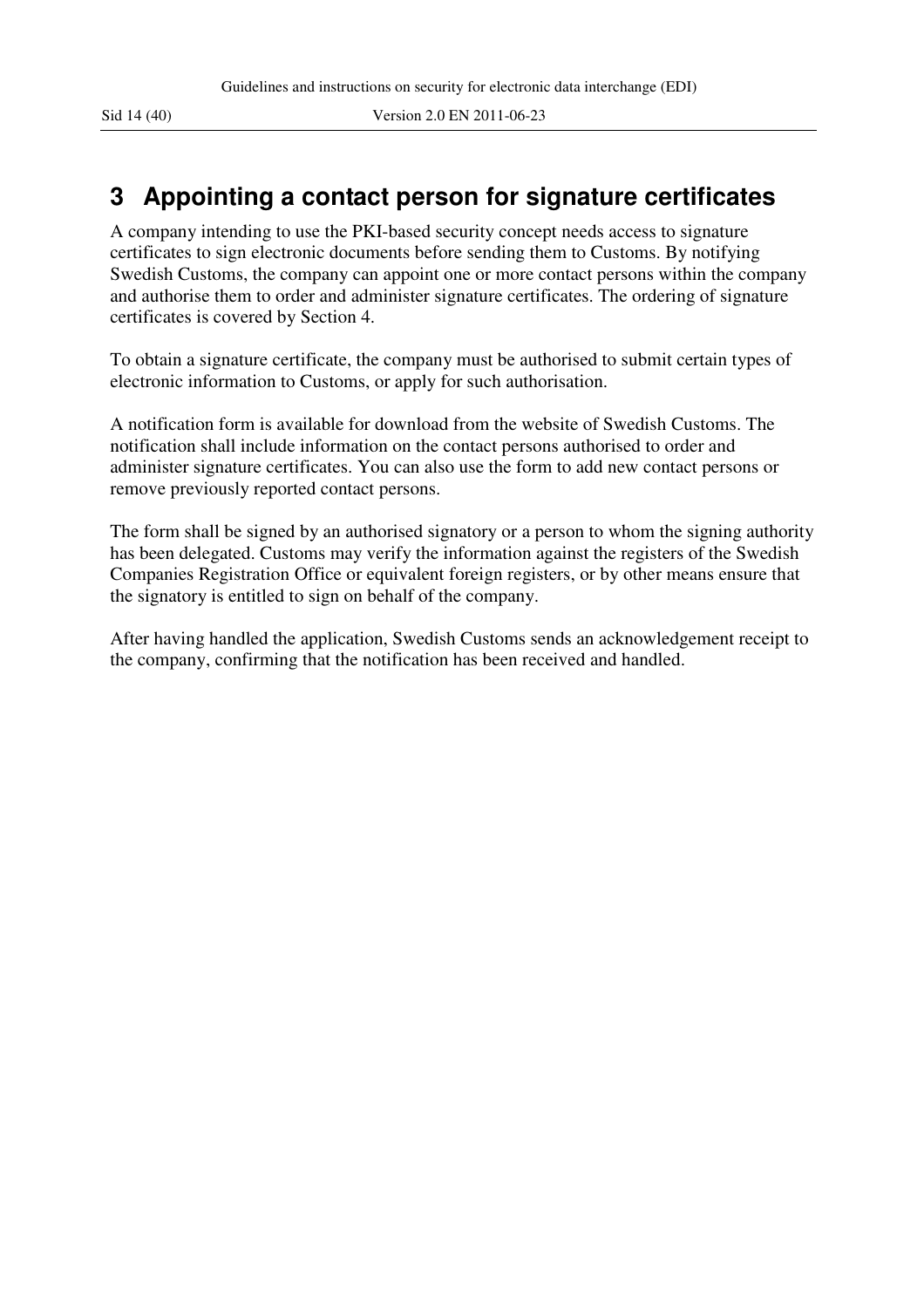## **4 Order, delivery and blocking of signature certificates**

The certificates provided by Swedish Customs are only intended for the signing of electronic documents in the data interchange with Customs.

The signature certificate is valid for a limited period of time. It is the responsibility of the company to order a new certificate in good time before a certificate expires. Overlapping periods of validity is permitted and recommended. The procedure described below is applicable both to initial orders of certificates and to renewals.



## **4.1 Order and delivery**

#### Step 1

The appointed contact person at the company generates a key pair, a private and a public key, using appropriate software. The private key must be handled in accordance with the security requirements listed in Section 5.

In connection with the generation of the keys, a CSR (Certificate Signing Request) file is also generated. This file includes the public key and other necessary data.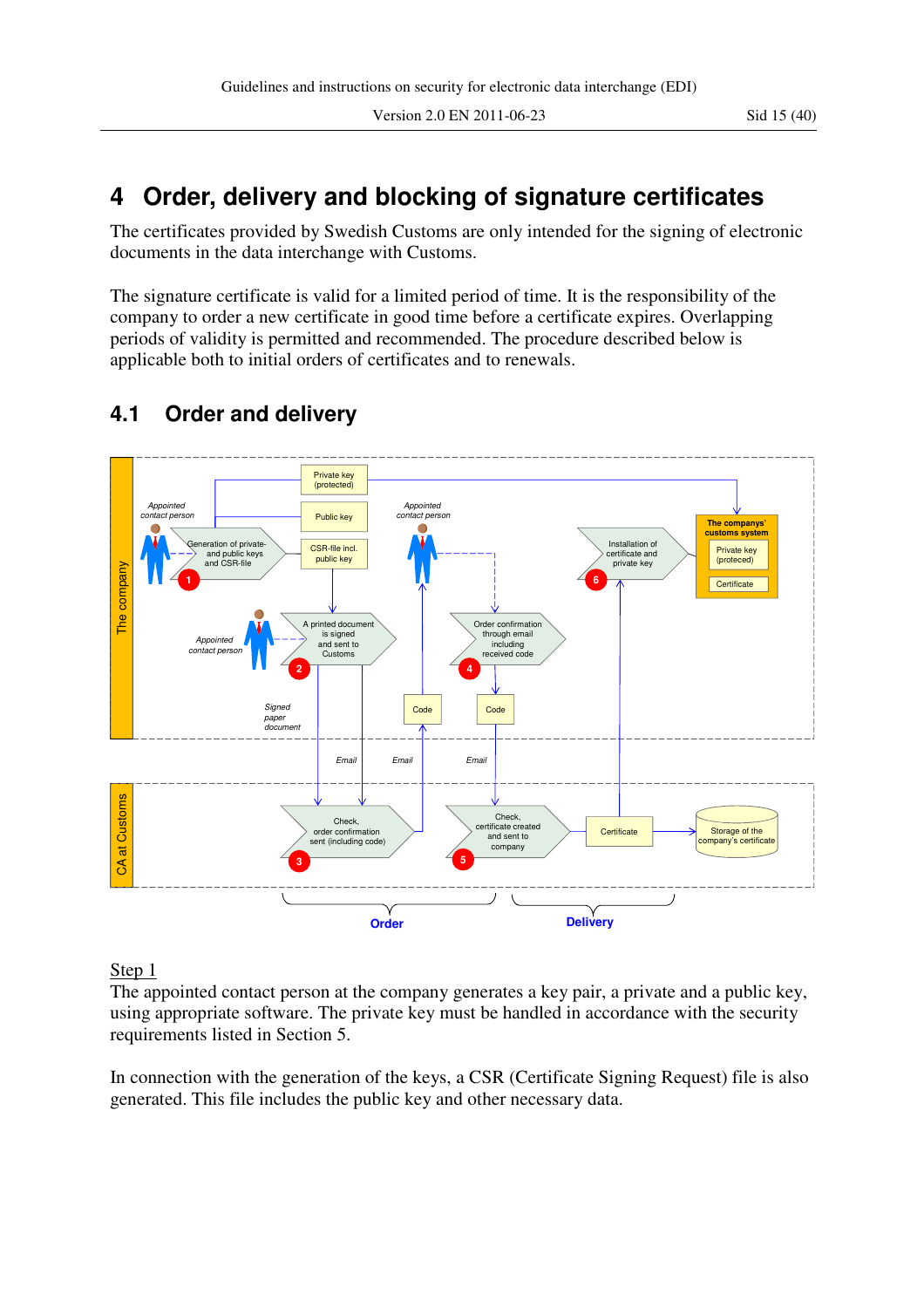#### Step 2

The contact person at the company shall copy the entire plain text from the CSR file into an email message and send it to edi.certifikat@tullverket.se. Company name and EORI number shall be specified in the email subject line.

The content of the CSR file in plain text shall be copied into a document with the title "Ordering of signature certificate" and the company name and EORI-number shall be specified. A printout of the document shall be signed by the contact person (including name spelled out) and sent by postal mail to:

Swedish Customs, IT department EDI Certificate Aurorum 3 SE-977 75 Luleå **SWEDEN** 

The signed letter is necessary to legally associate the contact person to the issued signature certificate.

#### Step 3

Swedish Customs checks the order against previous notification of the use of signature certificates. The receipt of the order is confirmed via email to the contact person by use of the email address previously provided in the notification. In the receipt message Swedish Customs provides a code that the company shall use to confirm the order.

#### Step 4

The company contact person referred to in the order, confirms the order in an email by including the code received from Customs.

#### Step 5

When Swedish Customs has received an accurate order confirmation from the company contact person, Customs issues and signs an X.509 certificate valid 14 months from the time it is issued, based on the information received in the CSR file. The certificate is stored at the CA at Swedish Customs and sent by email to the company contact person by use of the email address provided in the notification.

#### Step 6

The company installs the received certificate and their private key using a process that meets the requirements listed in Section 5.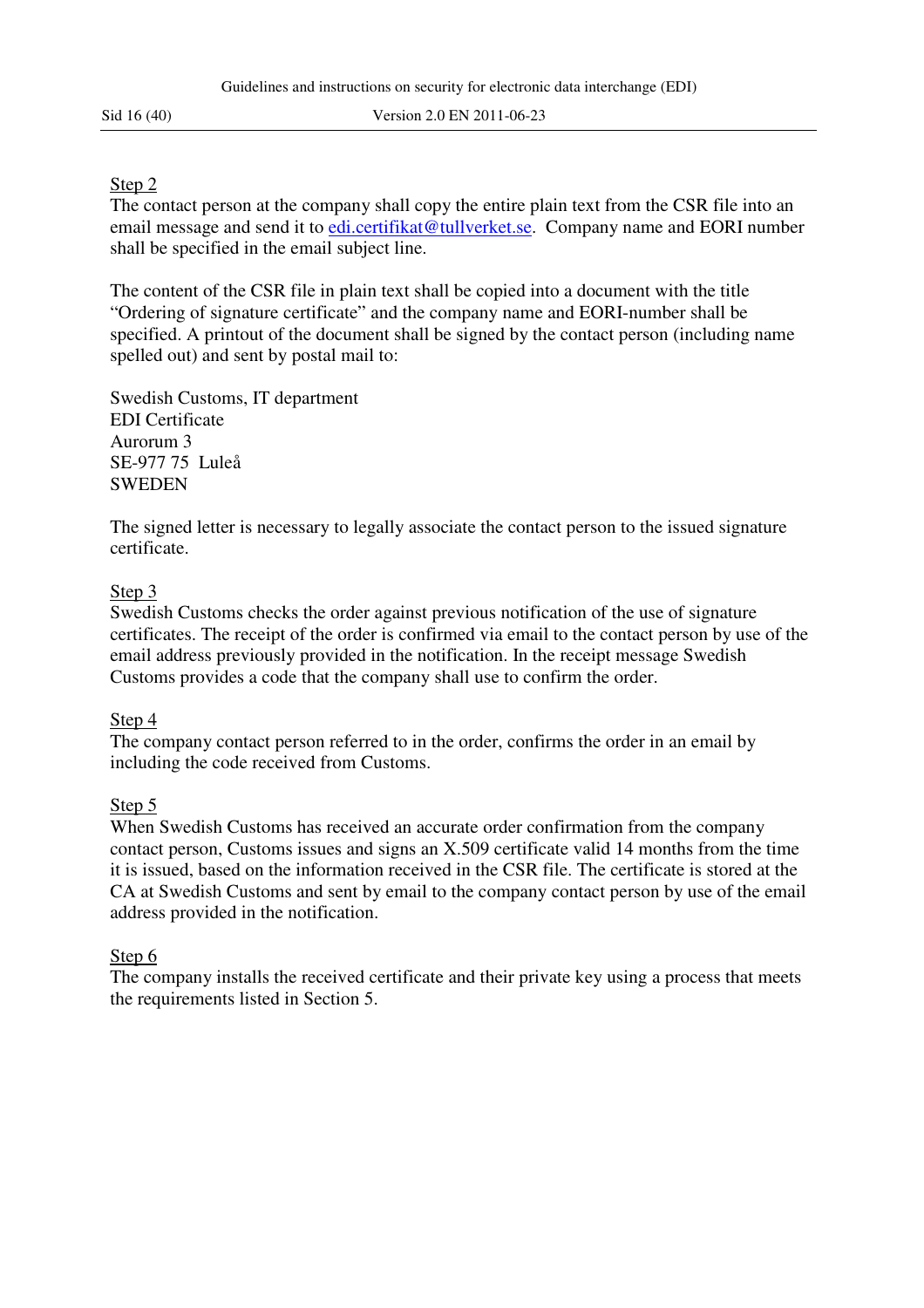Version 2.0 EN 2011-06-23 Sid 17 (40)

### **4.2 Creating a CSR file**

 $\overline{a}$ 

When placing an order for a signature certificate, as described in the previous section, the company shall provide Swedish Customs with correct identification information through a "Certificate Signing Request" stored in a CSR file. The creation of a CSR file follows common standard (RFC 2986) and is implemented in development tools for various computing environments such as Windows, Java etc. Based on the CSR file, Customs issues the signature certificate to the company. The signature certificate is stored at Swedish Customs and sent to the company.

When creating the CSR file, the company also generates their public and private keys. The signature keys must be generated in a way that protects the private signature key against unauthorised access (see Section 5).

The customs management system at the company should provide a user-friendly interface for creating and sending CSR files to enable the contact person to handle this task without having deep technological knowledge.

The CSR file shall contain the following information regarding the identity of the company (subject):

| <b>Attribute</b>       | <b>Maximum</b><br>length | <b>Note</b>                                  |
|------------------------|--------------------------|----------------------------------------------|
| countryName            | 2                        | Country Code for the company                 |
| organizationName       | 64                       | Company Name                                 |
| organizationalUnitName | 64                       | Unit within the company (optional)           |
| serialNumber           | 64                       | The EORI number of the company               |
| commonName             | 64                       | Company name in a shorter version (optional) |

In addition to these data, the public key of the company is included. See Appendix A and B for further information and some examples.

 $9<sup>9</sup>$  Note that the 'serialNumber' in the table above does not refer to the certificate's serial number but is a part of the description of the organization for which the certificate is issued (the subject). See RFC 5280, Section 4.1.2.4, for further description of 'serialNumber'. In specification X.520 is 'serialNumber' defined by object identifier 2.5.4.5 and is of type "Printable String" (unlike the certificate's serial number which is of type "Integer").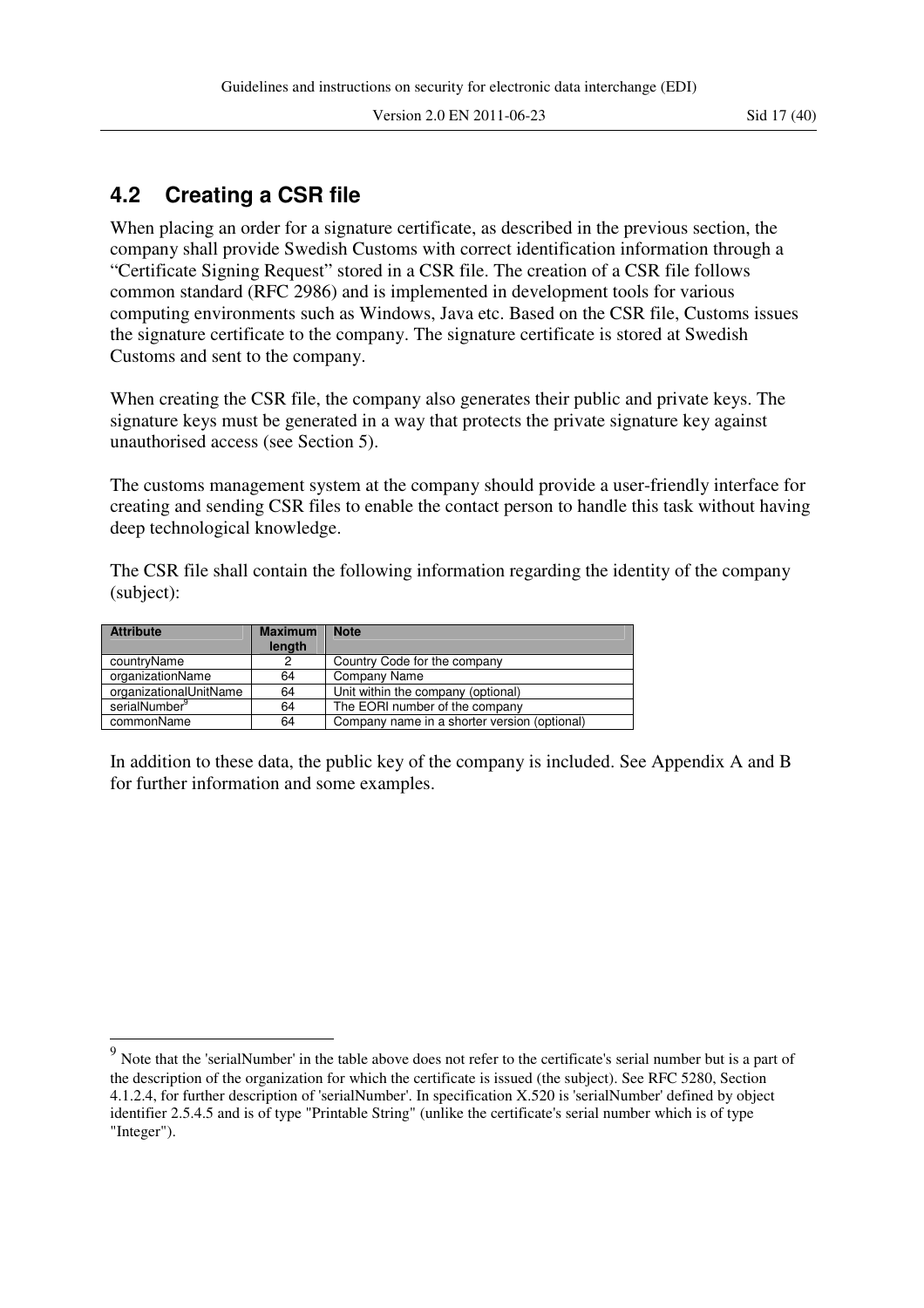### **4.3 Revocation**

The signature certificates can be revoked.

#### **4.3.1 Revocation initiated by the company**

Should the company know or suspect that someone who is not an authorised user has access to the company's private key, a revocation of the certificate must be requested without delay.

A revocation request can be made by

- email
- fax
- telephone
- letter

Contact information to Swedish Customs can be found on our website www.tullverket.se. Before a certificate is revoked, Customs contacts the company to verify the revocation request.

#### **4.3.2 Revocation initiated by Swedish Customs**

Swedish Customs has the right to revoke a certificate issued by Customs to a company.

The motive for revocation may be e.g. suspected inaccuracies or the fact that other authorisations, mandatory for electronic data interchange, is withdrawn.

#### **4.3.3 Publication of revoked certificates**

Swedish Customs will publish lists of revoked certificates issued by Swedish Customs. The lists will include both certificates issued to Customs and to companies.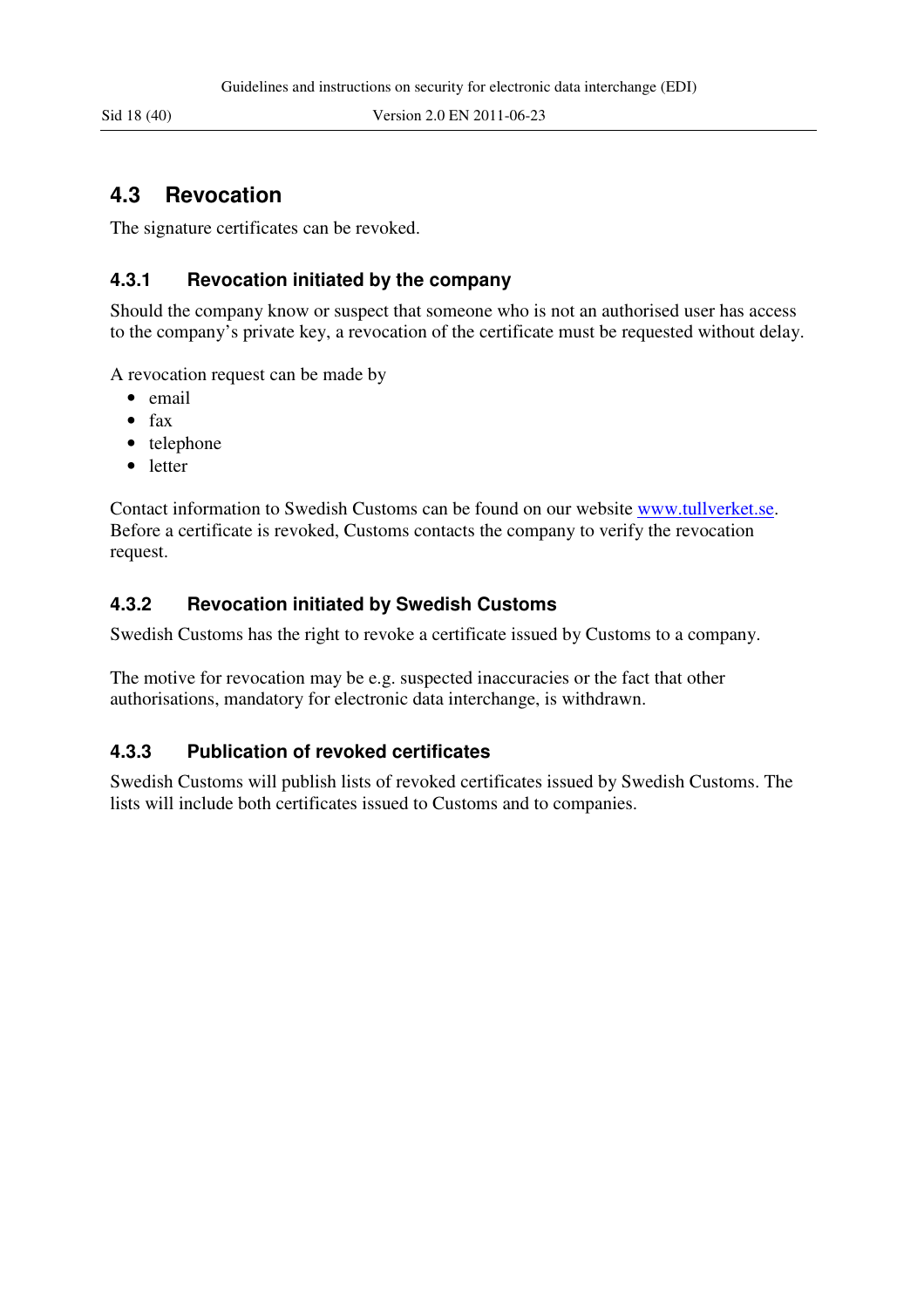Version 2.0 EN 2011-06-23 Sid 19 (40)

## **5 Requirements on the company's customs management system**

The company shall use an implementation of the PKI-based security concept for their customs management system to ensure a high level of total security. This includes i.a. that the system shall meet the requirements listed below. The requirements are applicable to the submission of information to Customs as well as the reception of information from Customs.

The requirements set out for the customs management system vary according to the category of the documents submitted. In the boxes below, the symbols  $\bullet$  (Category 1) and  $\bullet$ (Category 2) are used to indicate to which category/categories the specific requirement applies. The categories are defined in Section 1.5.

## **5.1 Management of signature key**

De signature of the electronic document is the basis for document security as well as for a reliable identification of the company.

| <b>Requirement 1</b>           | The signature keys must be generated and used in a way that protects the                                                                      |
|--------------------------------|-----------------------------------------------------------------------------------------------------------------------------------------------|
| $\mathbf{0}$ $\mathbf{\Theta}$ | private signature key against unauthorised access.                                                                                            |
|                                | New signature keys must be generated for each new certificate and created<br>by parameters that meet requirements on the quality of the keys. |
|                                | Key length for RSA keys shall be in accordance with Appendix A.                                                                               |
|                                |                                                                                                                                               |

## **5.2 User identification and access control**

As long as the Customs' requirements are met, the company can choose their own secure solution for identification of users approving data to be signed. Identification is a prerequisite for access control as well as for the possibility to trace the user at a later stage.

#### *Identification*

 $\overline{a}$ 

| <b>Requirement 2</b> | A user approving data must be identified in the company's customs<br>management system with a high level of security, which requires at least<br>a two-factor solution <sup>10</sup> |
|----------------------|--------------------------------------------------------------------------------------------------------------------------------------------------------------------------------------|
|                      |                                                                                                                                                                                      |

 $10$  Factors to choose between are: Something you know (e.g. a password), something you own (e.g. a card or a security token), something you are (e.g. a fingerprint). "Something you own" refers to something which is difficult to copy and that only the user disposes and carries with him. Magnetic cards, IP addresses and reproducible list of one-time password does not meet this requirement. A two-factor solution means that you choose two different factors.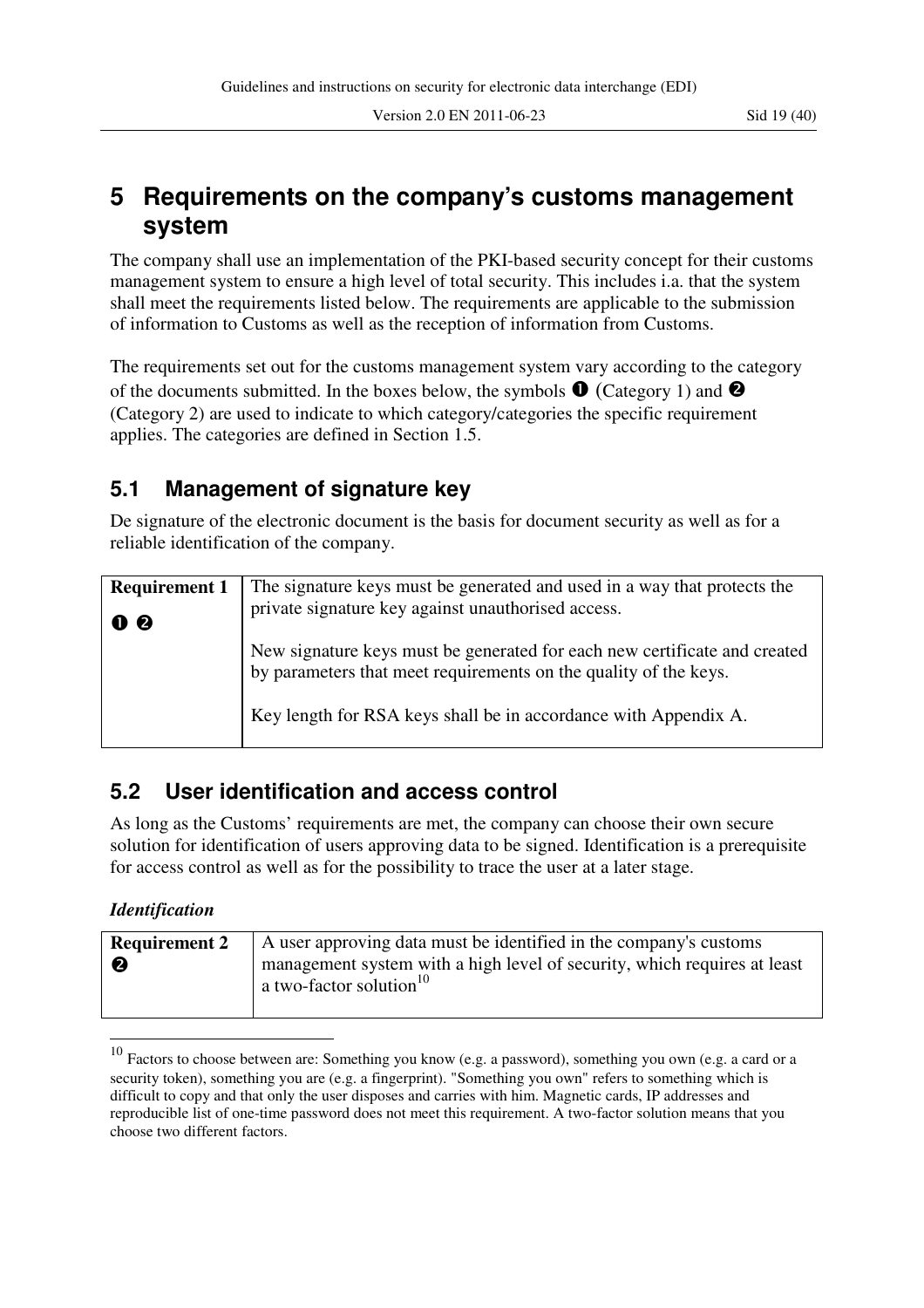| <b>Requirement 3</b><br>❷ | To guarantee the identity of the user approving data to be signed, a new<br>identification (in accordance with Requirement 2) has to be carried out<br>after a certain time of inactivity. This time of inactivity should be<br>relatively short to maintain a high level of security.                                        |
|---------------------------|-------------------------------------------------------------------------------------------------------------------------------------------------------------------------------------------------------------------------------------------------------------------------------------------------------------------------------|
| <b>Requirement 4</b>      | After the submission, the company shall provide information of the<br>identity of the authorised user who has approved the electronic document<br>to be signed, if Customs so require. The EDI authorisation includes<br>information on how long after the submission of the document this<br>information must be accessible. |

#### *Access control*

| <b>Requirement 5</b><br>❷ | The customs management system must be covered by an access control<br>system, to ensure that only authorised users can approve data to be<br>signed. |
|---------------------------|------------------------------------------------------------------------------------------------------------------------------------------------------|
| <b>Requirement 6</b>      | Only specifically appointed officials shall have the power to authorise                                                                              |
| ❷                         | access to the system.                                                                                                                                |

## **5.3 Approving and signing the data interchange**

Prior to the submission to Customs, the user approves the data in the electronic document. As a result of the approval, a signature should be added to the transaction, locking the information and enabling the recipient to securely identify the sender. The document can either be signed directly when the data is approved or at a later stage.

| <b>Requirement 7</b><br>0  | Prior to the approval of the electronic document, the user must be able to<br>review all the information in a user-friendly way.                                                                 |
|----------------------------|--------------------------------------------------------------------------------------------------------------------------------------------------------------------------------------------------|
| <b>Requirement 8</b><br>0  | The customs management system shall ensure that the information that is<br>to be sent to Customs cannot be changed by other users while the user<br>reviews the information before approving it. |
| <b>Requirement 9</b><br>0  | The approval of the data must require a deliberate action from the user<br>(such as pressing a key) and the user must be made aware that this action<br>equals a handwritten signature.          |
| <b>Requirement 10</b><br>0 | If the signature is not created directly when the user approves the<br>information, the information must be protected against change until the<br>document is signed.                            |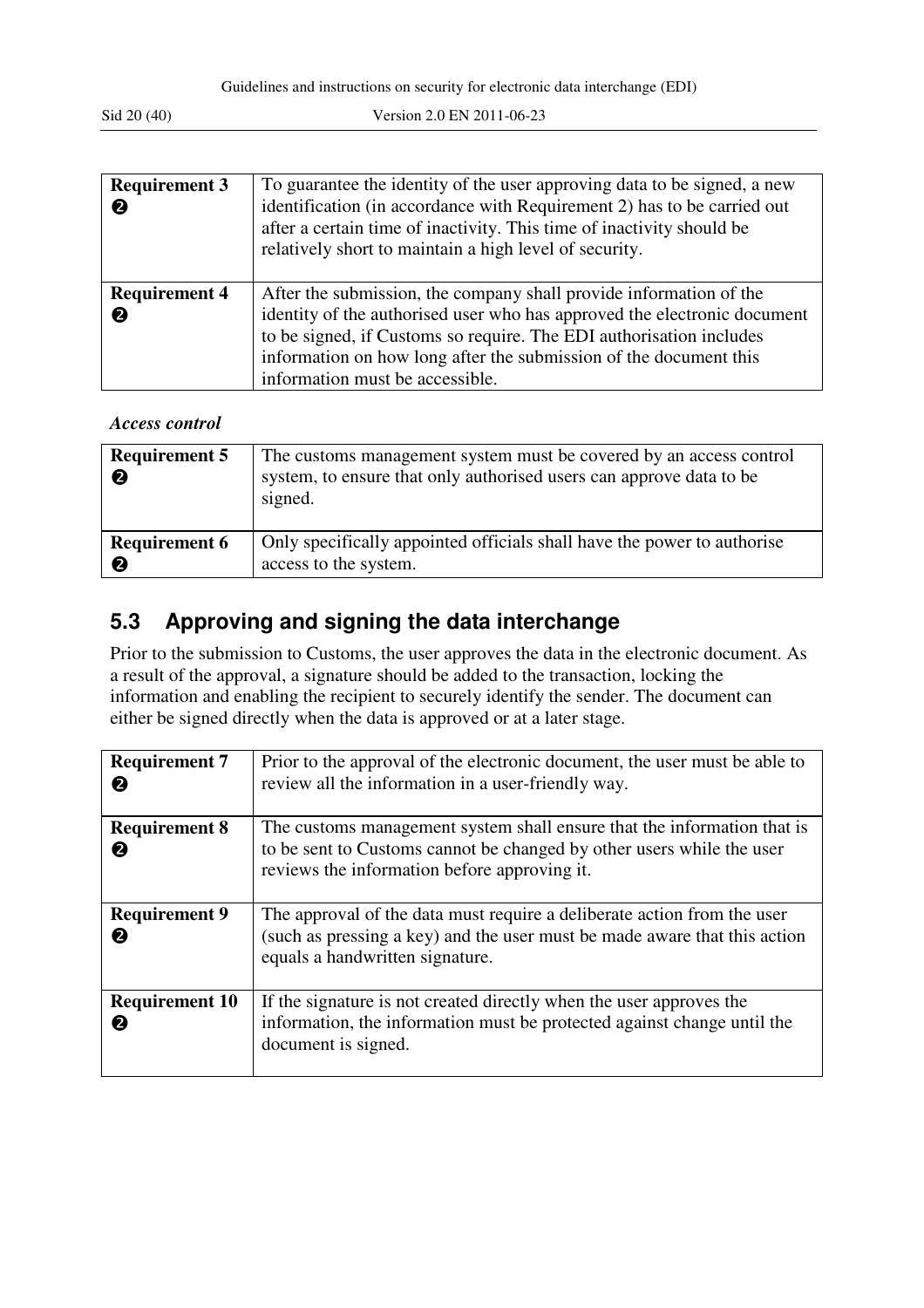Version 2.0 EN 2011-06-23 Sid 21 (40)

## **5.4 Signature verification at reception**

Generally, all electronic documents from Swedish Customs contain a signature. At the reception of these documents, the company must verify this signature.

| <b>Requirement 11</b><br>00  | In accordance with the technical specification for the type of electronic<br>document, an acknowledgment receipt must be sent to Swedish<br>Customs for all electronic documents received from Customs, to<br>confirm that they have been received. |
|------------------------------|-----------------------------------------------------------------------------------------------------------------------------------------------------------------------------------------------------------------------------------------------------|
| <b>Requirement 12</b><br>0 Q | The recipient shall verify the signature of all the electronic documents<br>where a signature is mandatory according to the technical specification<br>for the type of electronic document.                                                         |
| <b>Requirement 13</b><br>00  | If the signature is erroneous or missing, when it is mandatory according<br>to the technical specification for the type of electronic document, an<br>error message must be returned.                                                               |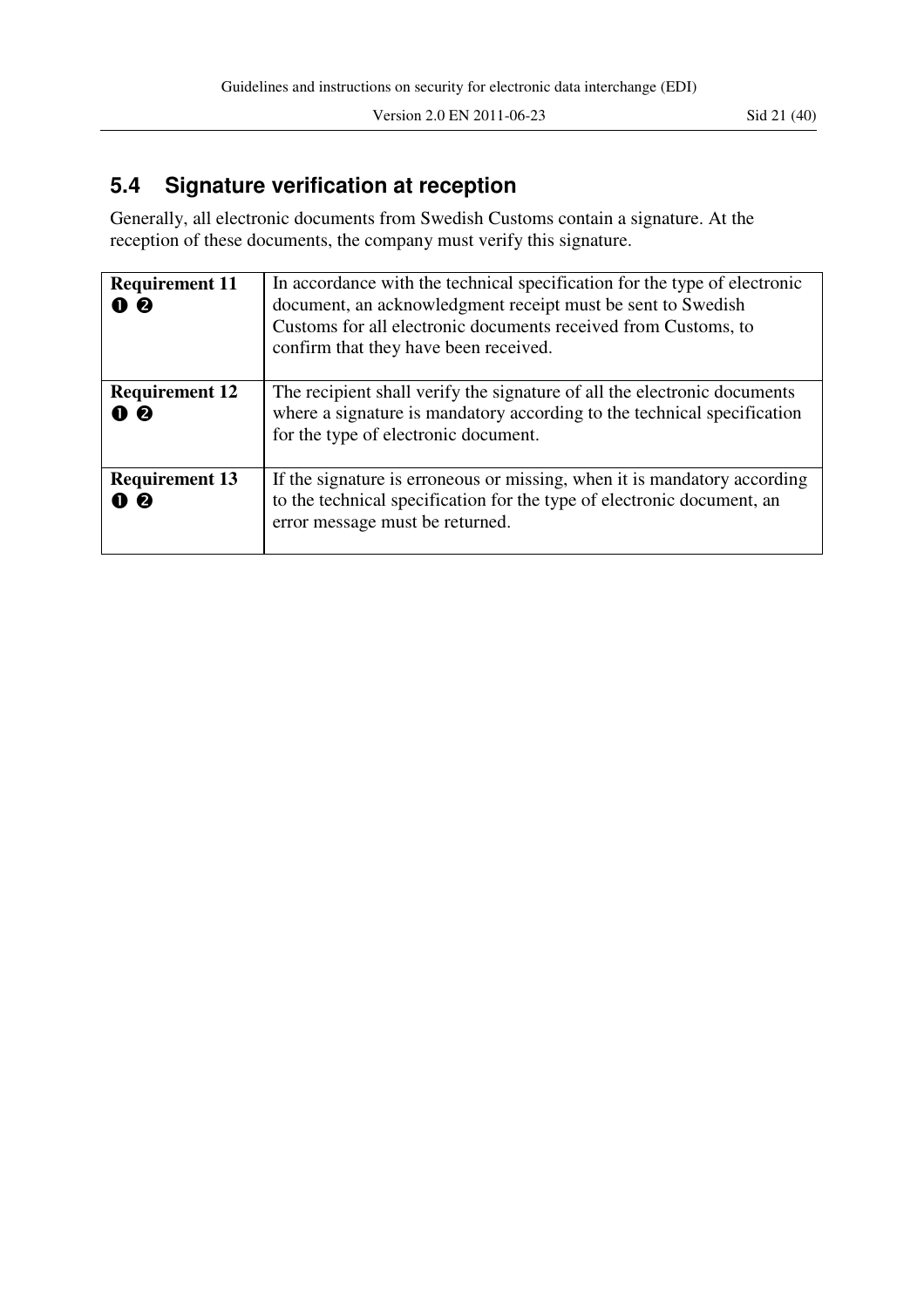## **6 Security implementation for the EDIFACT format**

For the EDIFACT format, the AUTACK message is used to package signature-related information.

The *SCTS-SC* technical specification, which is available at Swedish Customs website, describes more in detail how the signature-related information is handled and stored in the AUTACK message.

Since the security concept is based on commonly supported standard security algorithms, all computer environments generally offer good support for implementation of electronic signatures. However, the implementation can differ between different development tools.

## **6.1 The Signing Process**

#### **6.1.1 Creating a signature for an electronic document (to Swedish Customs)**



Before the signature process starts, the electronic document must be converted into an EDIFACT message.

The EDIFACT interchange consists of EDIFACT messages for the electronic documents included and an AUTACK message for the security information.

Firstly, a checksum is calculated based on the EDIFACT representation of the electronic document. The checksum is calculated for the whole message including all information, i.e. also EDIFACT control data like separator characters and segment name, by use of an algorithm in accordance with Section 6.2, see also the SCTS-SC technical specification that can be found on the website of Swedish Customs.

Next step is encryption of the checksum<sup>11</sup> through an algorithm for electronic signatures in accordance with Section 6.2. This encryption is performed by use of the company's current

 $\overline{a}$ 

 $11$  Before encryption the checksum is complemented, see Section 6.2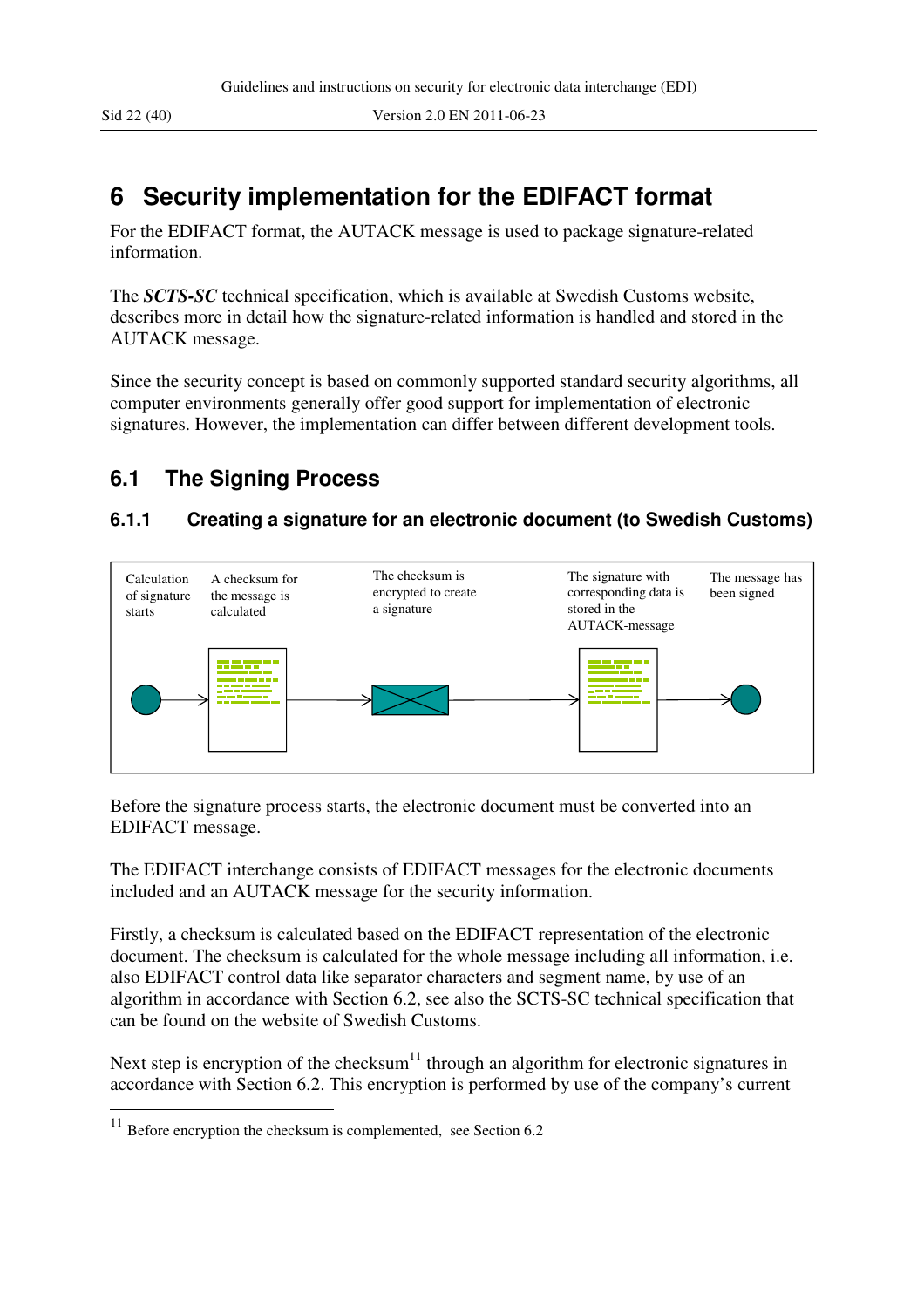signature key (private key) linked to the signature certificate. The encrypted checksum is the signature of the electronic document.

In order for the recipient to uniquely identify the certificate used, a reference shall be stored in the AUTACK message, with the certificate serial number (*serialNumber*) and a reference to the certificate authority (*authorityKeyIdentifier[keyIdentifier]*), see Appendix A.

The *serialNumber* and the *authorityKeyIdentifier[keyIdentifier]* of the certificate shall be stored in Base64 format in the *certificate reference* and *key name* data elements of the AUTACK message, see Appendix C.

#### **6.1.2 Verifying a signature for an electronic document (from Swedish Customs)**



The EDIFACT interchange consists of EDIFACT messages for the electronic documents included and an AUTACK message for the security information.

The public key of the sender is obtained from the sender's (Swedish Customs') certificate. The certificate is published by Swedish Customs, but is not included in the EDIFACT transmission. More than one certificate can be valid at the same time, for example in connection with replacement of a certificate. To determine which certificate has been used, the data elements *key name* and *certificate reference* from the AUTACK message must be used, see the SCTS-SC technical specification.

The electronic signature is obtained from the AUTACK message. Through the public key of the sender and the algorithm for electronic signatures in accordance with Section 6.2, the signature received is decrypted and the checksum $^{12}$  is obtained (checksum A in the figure). A new checksum<sup>13</sup> is calculated for the received EDIFACT message (checksum B in the figure). The calculation is made in the same way as when a message is signed. After that, the

 $\overline{a}$ 

 $12$  The complemented checksum, see Section 6.2

<sup>&</sup>lt;sup>13</sup> Checksum is complemented according to Section 6.2 before comparison is made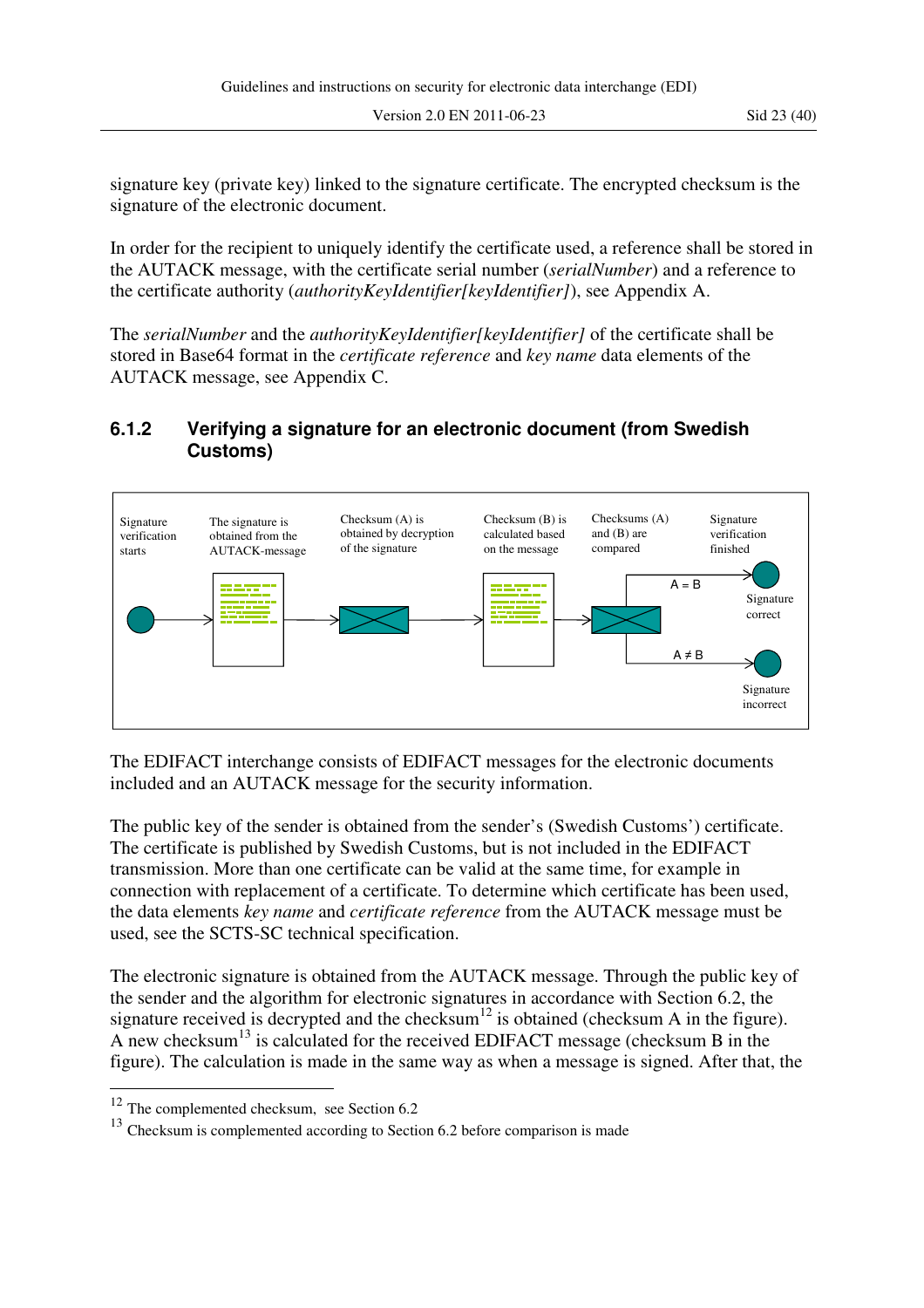checksums A and B are compared and they should be identical to confirm that the signature is correct. The signature verification also includes generally recognised checks that the certificate is correct, i.e. check against lists of revoked certificates, check of the period of validity, check of root certificate including certificate chains, etc.

If the signature is incorrect, an error message is sent to Swedish Customs in accordance with current regulation.

## **6.2 Algorithms for checksum and electronic signature**

| Checksum             | SHA-256 shall be used as checksum algorithm.                                                                                                                                          |
|----------------------|---------------------------------------------------------------------------------------------------------------------------------------------------------------------------------------|
| Electronic signature | RSA shall be used as encryption/decryption algorithm for electronic<br>signature, see RFC 3447, RSASSA-PKCS1-v1_5.<br>Key length for RSA keys shall be in accordance with Appendix A. |

Before the checksum is encrypted, it is supplemented with data on checksum algorithm and padding bytes to achieve the same length as the encryption key. *Note that this functionality usually is included in the standard software functions used for signing.*

### **6.3 Important to remember when using binary numbers**

#### **Storage in the data element 'Key name' in AUTACK**

The certificate field *authorityKeyIdentifier[keyIdentifier],* containing verification data used to identify the issuer certificate of the certificate authority (Swedish Customs), is stored in the data element *key name* in AUTACK*,* see Appendix A and the SCTS-SC technical specification. Before the data is stored, it has to be Base64 encoded, see Appendix C.

#### **Storage in the data element 'Certificate reference' in AUTACK**

The certificate field *serialNumber,* containing the certificate serial number, is stored in the data element *certificate reference* in AUTACK, see Appendix A and the SCTS-SC technical specification. Before the data is stored, it has to be Base64 encoded, see Appendix C.

#### **Storage in the data element 'Validation value' in AUTACK**

The calculated checksum and the electronic signature are stored in the data element *validation value* in AUTACK, see Appendix A and the SCTS-SC technical specification. Before the data is stored, the values have to be converted into hexadecimal code, see Appendix C.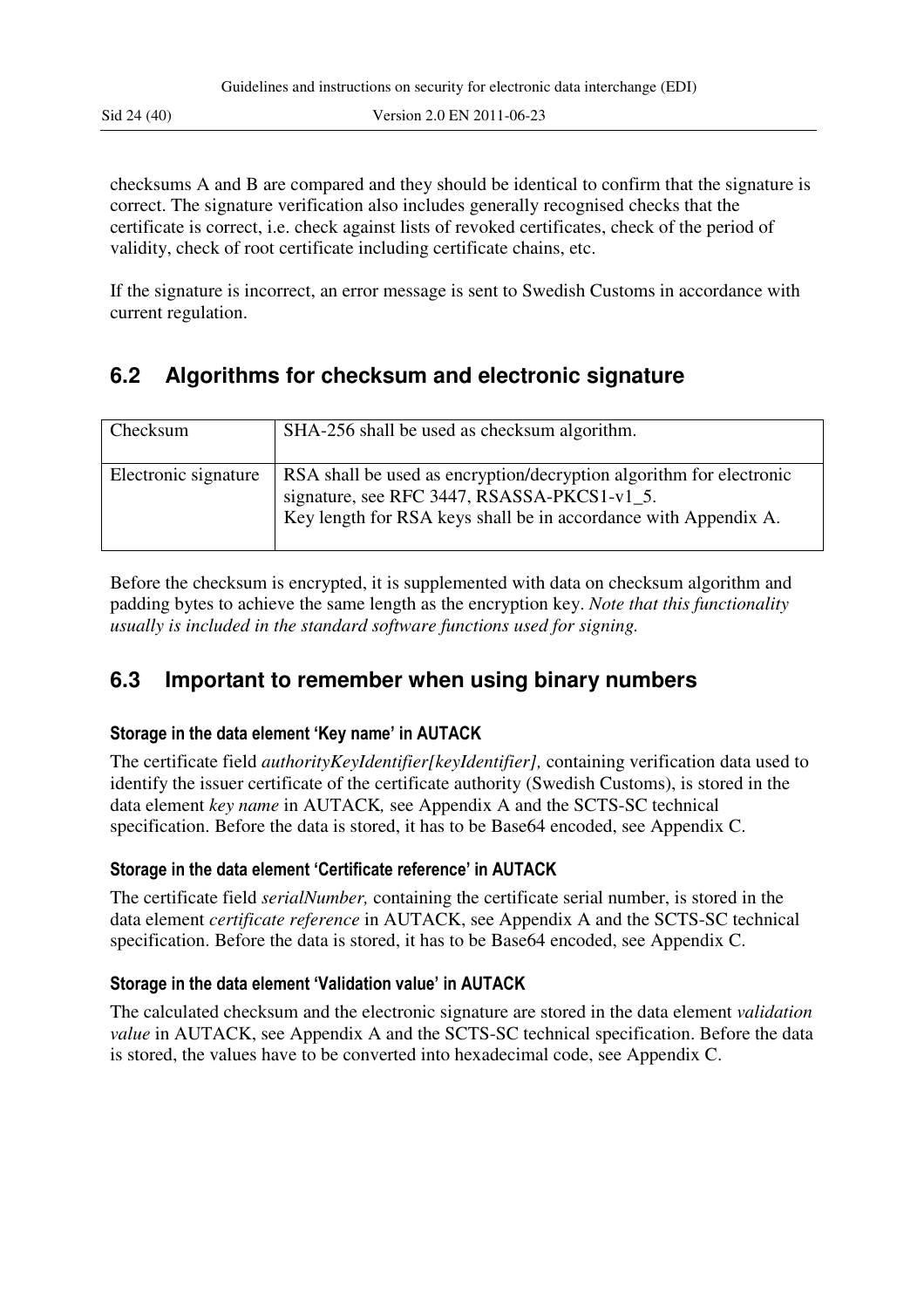#### **Byte order in API calls of security functions**

When making the technical implementation of the security concept, it is important to pay attention to the fact that different computer environments (Windows, Java etc.), may require different byte order for binary numbers in API calls of security functions (big endian or little endian).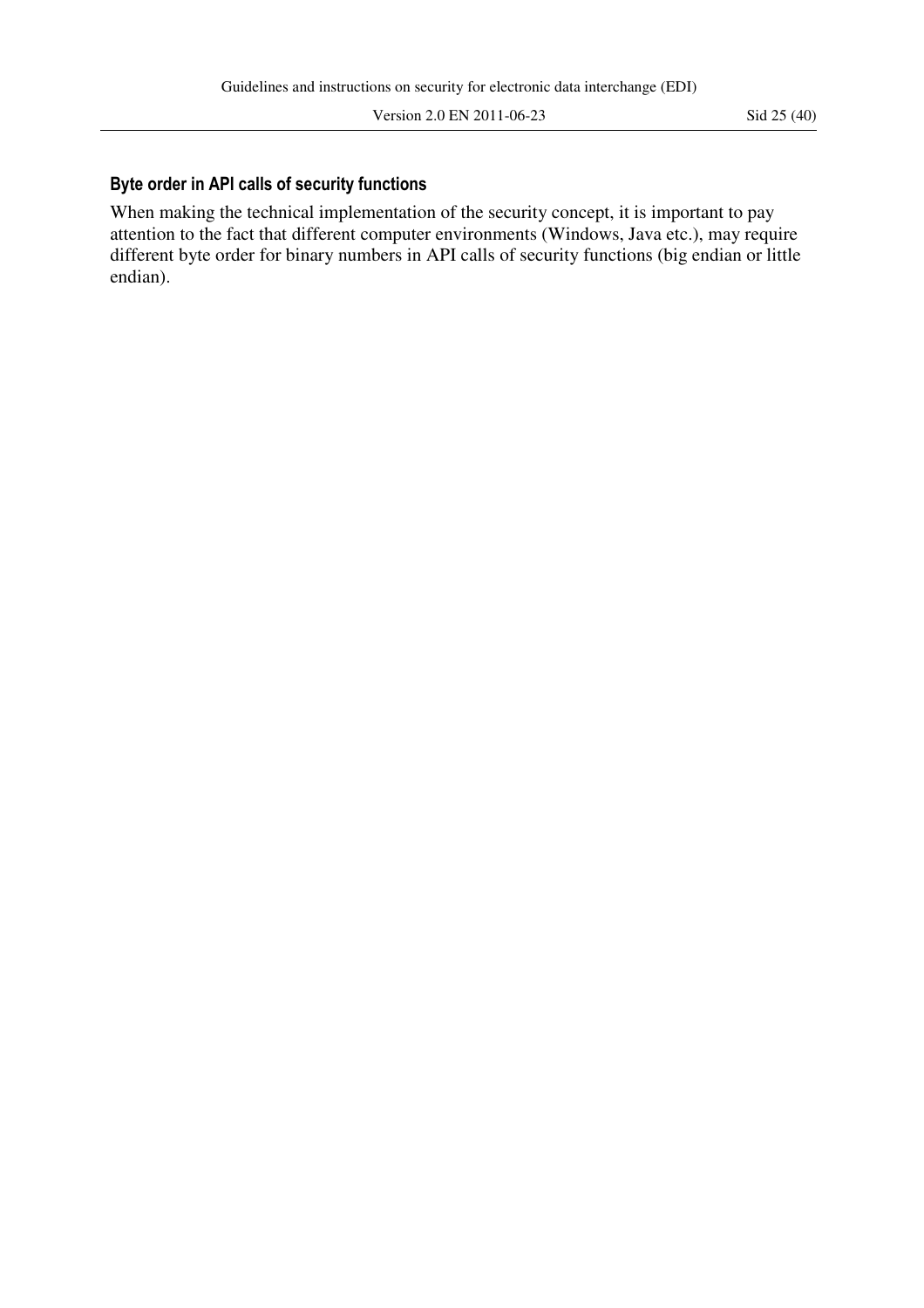## **7 Appendix A: Certificates – a technical description**

#### **7.1 Certificate Hierarchy**

Swedish Customs PKI-based security concept for EDI has a certificate hierarchy of three levels.

On the lowest level is the signature certificates used for secure electronic data interchange (EDI) by companies and Swedish Customs. These signature certificates are signed by intermediate CA certificates.

On the intermediate level there are intermediate CA certificates with a maximum period of validity of 10 years, signed by the root certificate. Two types of intermediate CA certificates are used, one for signing company's signature certificates and the other for signing Swedish Customs own signature certificates.

At the top level is Swedish Customs root certificate with a maximum period of validity of 20 years, used only for the issuing of intermediate CA certificates.

Root- and intermediate CA certificates are published on www.tullverket.se.

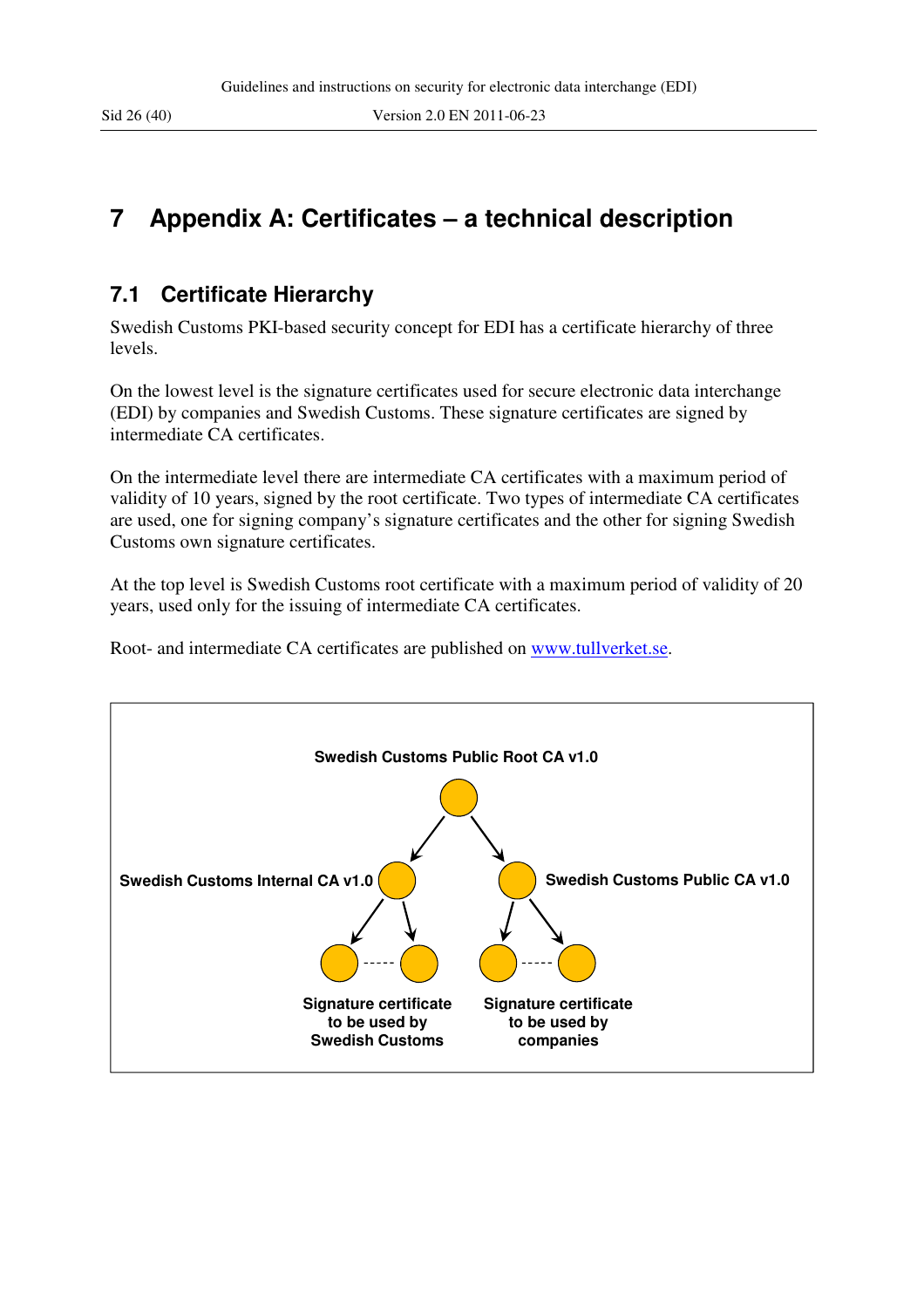## **7.2 Root certificate**

#### **Key length and validity period**

RSA-key with a length of 2048 bits. Period of validity: 20 years.

#### **Certificate fields**

| Certificate fields     | <b>Comments</b>                                                                            |
|------------------------|--------------------------------------------------------------------------------------------|
| version                | $X.509$ version 3 (value = 2)                                                              |
| serialNumber           | Unique number for each certificate issued by the CA (Issuer)                               |
| signatureAlgorithm     | sha1WithRSAEncryption                                                                      |
| issuer                 | Issuer. For the root certificate, issuer and subject are the same                          |
| validity               | See RFC 5280                                                                               |
| subject                | Organisation for which the certificate is issued.                                          |
|                        | $C = SE$ , $O = Tullverket$ , $OU = Swedish Customs$ , $OU = Root Certificate Authority$ , |
|                        | SERIALNUMBER = SE2021000969, CN = Swedish Customs Public Root CA 1.0                       |
| subjectPublicKeyInfo   | Signature algorithm and public key encoded according to RFC 5280                           |
| authorityKeyIdentifier | non-critical, see Section 7.5 and RFC 5280                                                 |
| subjectKeyIdentifier   | non-critical, see RFC 5280                                                                 |
| keyUsage               | critical. The following bits must be set: keyCertSign, cRLSign                             |
| basicConstraints       | critical. The field has two subfields: cA=TRUE; pathLenConstraint not specified            |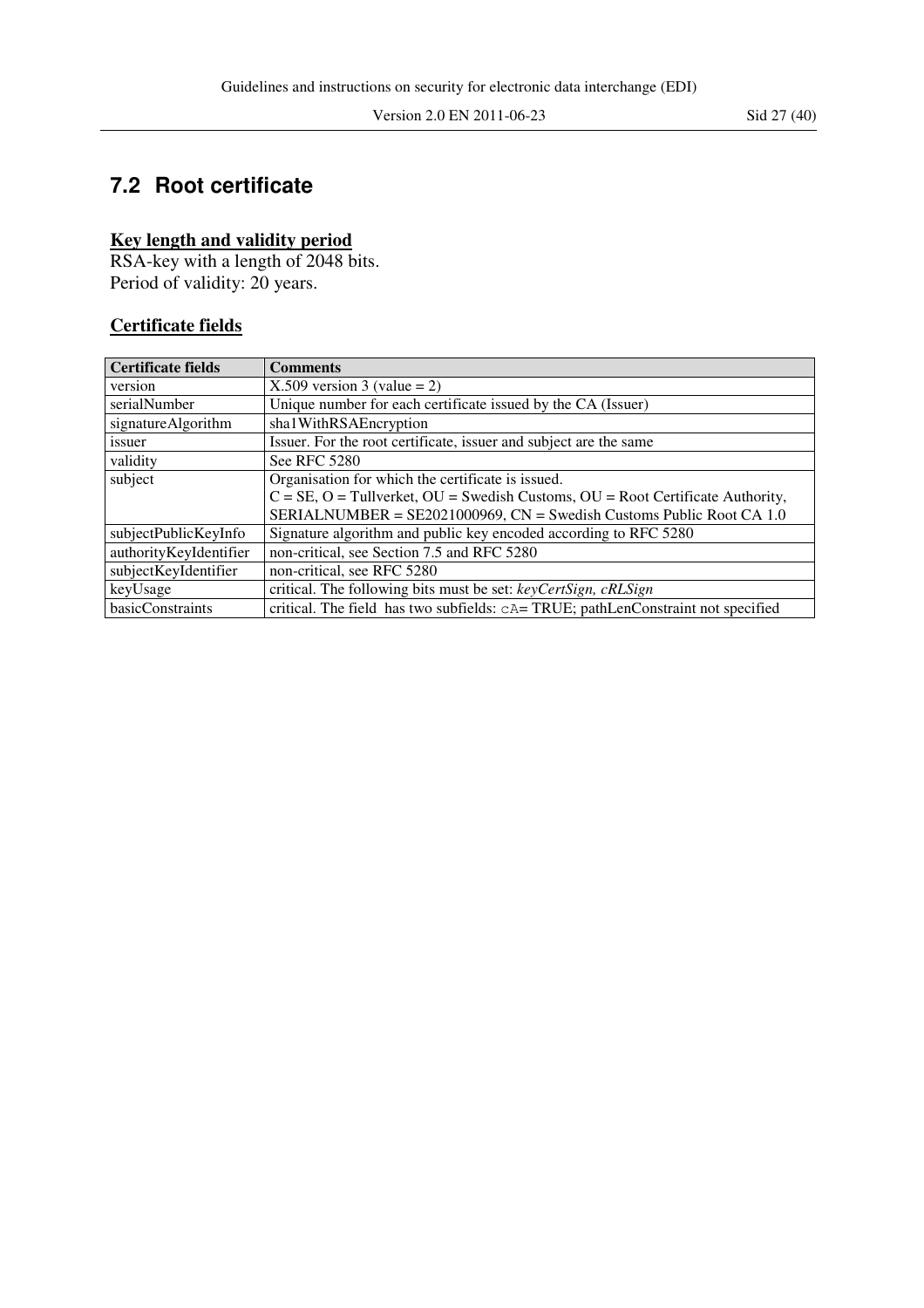## **7.3 CA certificate**

#### **Key length and validity period**

RSA-key with a length of 2048 bits. Period of validity: 10 years.

#### **Certificate fields**

| <b>Certificate fields</b> | <b>Comments</b>                                                                     |  |  |  |  |  |  |
|---------------------------|-------------------------------------------------------------------------------------|--|--|--|--|--|--|
| version                   | $X.509$ version 3 (value = 2)                                                       |  |  |  |  |  |  |
| serialNumber              | Unique number for each certificate issued by the CA (Issuer)                        |  |  |  |  |  |  |
| signatureAlgorithm        | sha1WithRSAEncryption                                                               |  |  |  |  |  |  |
| issuer                    | Issuer is the same as subject in the root certificate                               |  |  |  |  |  |  |
| validity                  | See RFC 5280                                                                        |  |  |  |  |  |  |
| subject                   | Organisation for which the certificate is issued.                                   |  |  |  |  |  |  |
|                           |                                                                                     |  |  |  |  |  |  |
|                           | Used for signing companies signature certificates:                                  |  |  |  |  |  |  |
|                           | $C = SE$ , $O = Tullverket$ , $OU = Swedish Customs$ , $OU = Public Intermediate$   |  |  |  |  |  |  |
|                           | Certificate Authority, OU = Only for authorized use, SERIALNUMBER =                 |  |  |  |  |  |  |
|                           | $SE2021000969$ , $CN = Swedish Customs Public CA 1.0$                               |  |  |  |  |  |  |
|                           |                                                                                     |  |  |  |  |  |  |
|                           | Used for signing the Swedish Custom's signature certificates:                       |  |  |  |  |  |  |
|                           | $C = SE$ , $O = Tullverket$ , $OU = Swedish Customs$ , $OU = Internal Intermediate$ |  |  |  |  |  |  |
|                           | Certificate Authority, OU = Only for authorized use, SERIALNUMBER =                 |  |  |  |  |  |  |
|                           | $SE2021000969$ , $CN = Swedish Customs Internal CA 1.0$                             |  |  |  |  |  |  |
| subjectPublicKeyInfo      | Signature algorithm and public key encoded according to RFC 5280                    |  |  |  |  |  |  |
| authorityKeyIdentifier    | non-critical, see Section 7.5 and RFC 5280                                          |  |  |  |  |  |  |
| subjectKeyIdentifier      | non-critical, see RFC 5280                                                          |  |  |  |  |  |  |
| keyUsage                  | critical. The following bits must be set: keyCertSign, cRLSign                      |  |  |  |  |  |  |
| certificatePolicies       | non-critical. OID which identify the certificate policy used for the certificate.   |  |  |  |  |  |  |
| basicConstraints          | critical. The field has two subfields: $cA = TRUE$ ; pathLenConstraint = 0          |  |  |  |  |  |  |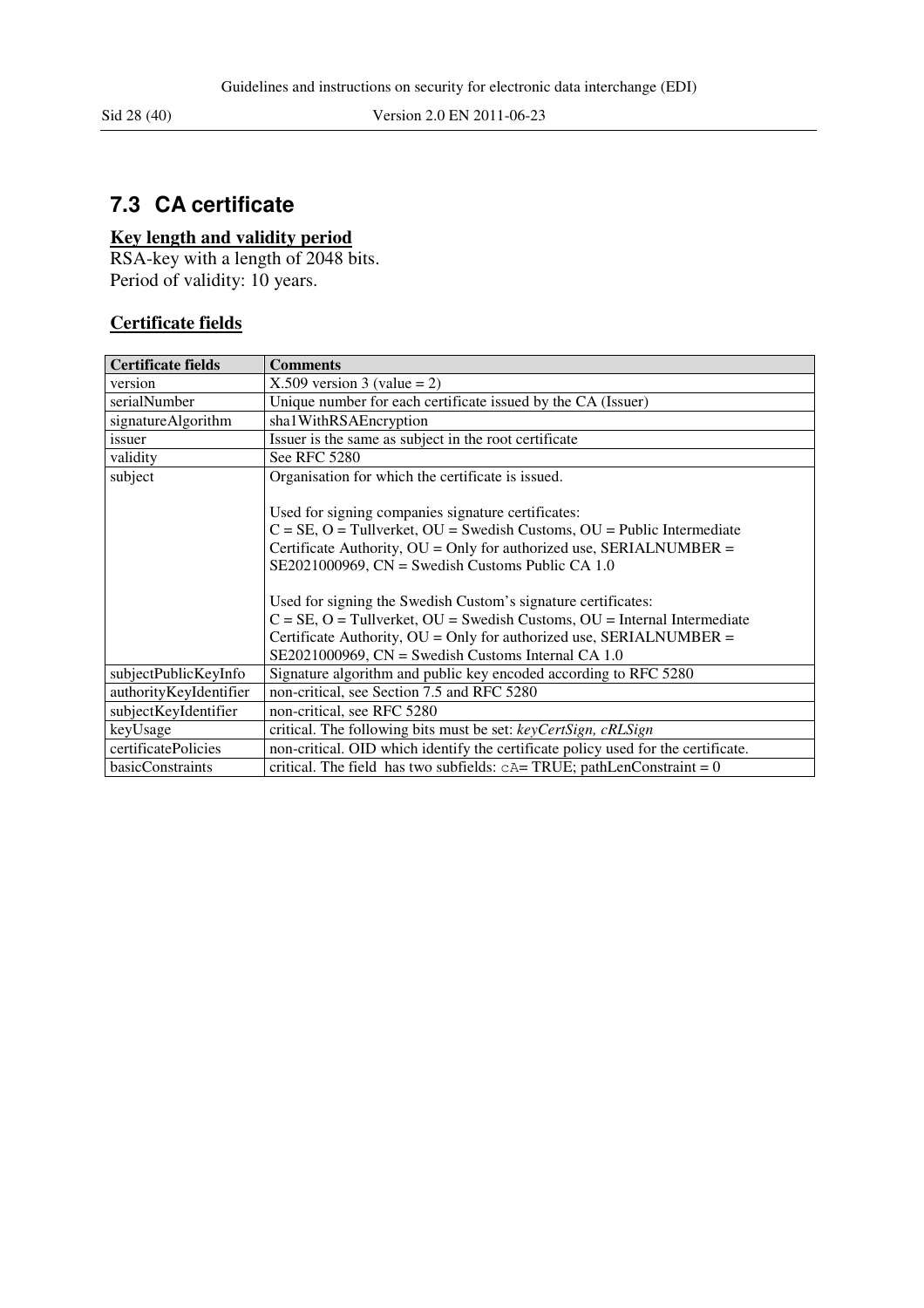## **7.4 Signature certificate**

#### **Key length and validity period**

RSA-key with a length of 2048 bits. Period of validity: 14 month.

#### **Certificate fields**

| <b>Certificate fields</b> | <b>Comments</b>                                                                   |
|---------------------------|-----------------------------------------------------------------------------------|
| version                   | $X.509$ version 3 (value = 2)                                                     |
| serialNumber              | Unique number for each certificate issued by the CA (Issuer)                      |
| signatureAlgorithm        | sha1WithRSAEncryption                                                             |
| issuer                    | Issuer is the same as subject in the intermediate CA certificate                  |
| validity                  | Se RFC 5280                                                                       |
| subject                   | Organisation for which the certificate is issued.                                 |
|                           |                                                                                   |
|                           | Example for signature certificate for a company:                                  |
|                           | $C = SE$ , $O = Example$ import and export, $OU = IT$ department,                 |
|                           | $SERIALNUMBER = SE1122334455$ , $CN = Eximpexp$                                   |
|                           |                                                                                   |
|                           | Example for signature certificate for Swedish Customs:                            |
|                           | SERIALNUMBER=SE2021000969, O=Tullverket, C=SE, OU=Swedish Customs,                |
|                           | CN=Tullverket EDI                                                                 |
| subjectPublicKeyInfo      | Signature algorithm and public key encoded according to RFC 5280                  |
| authorityKeyIdentifier    | non-critical, see Section 7.5 and RFC 5280                                        |
| subjectKeyIdentifier      | non-critical, see RFC 5280                                                        |
| keyUsage                  | critical. The following bit must be set: <i>nonRepudiation</i>                    |
| certificatePolicies       | non-critical. OID which identify the certificate policy used for the certificate. |
| basicConstraints          | critical. The field has two subfields: cA=FALSE; pathLenConstraint ej angivet     |
| cRLDistributionPoints     | non-critical. This field contains a pointer to the CRL                            |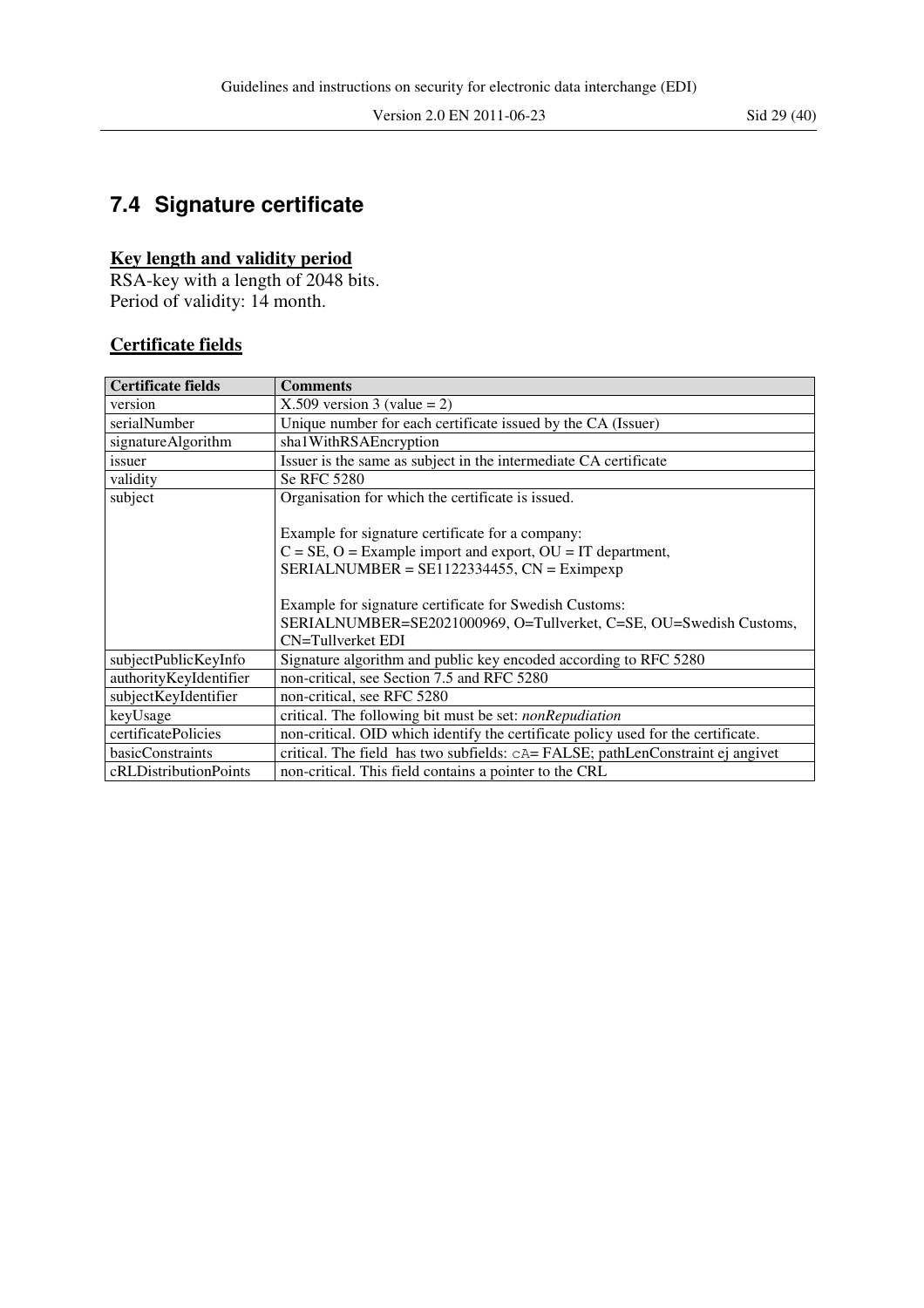## **7.5 authorityKeyIdentifier**

One step in the control of a document's signature is to verify that the certificate used to create the signature is correct. This also includes validation of the certification path above the signature certificate up to the root certificate.

The certificate field *authorityKeyIdentifier* is used to uniquely identify the parent certificate used to sign a certificate. This field is divided into the following subfields (see RFC 5280):

| <b>Subfield</b>           | <b>Comments</b>                                             |
|---------------------------|-------------------------------------------------------------|
| keyIdentifier             | Contains a checksum of the parent certificate's public key. |
| authorityCertIssuer       | Issuer of the parent certificate                            |
| authorityCertSerialNumber | Certificate serial number for parent certificate            |

The subfield *keyIdentifier* is used for signature certificates issued by Swedish Customs.

To verify the signature, the recipient must have access to the sender's signature certificate. In the Swedish Customs' implementation of the EDIFACT format, no signature certificate is included in the AUTACK message (see Section 6) but must be downloaded. However, the AUTACK message includes certificate serial number, *serialNumber*, and reference to the CA, *authorityKeyIdentifier [keyIdentifier].* The fields *serialNumber* and *authorityKeyIdentifier [keyIdentifier]* uniquely identify the certificate used to sign the document which is necessarily to select the correct certificate.

Root certificate, intermediate CA certificates and Customs' signature certificate can be downloaded from Swedish Customs' website, www.tullverket.se.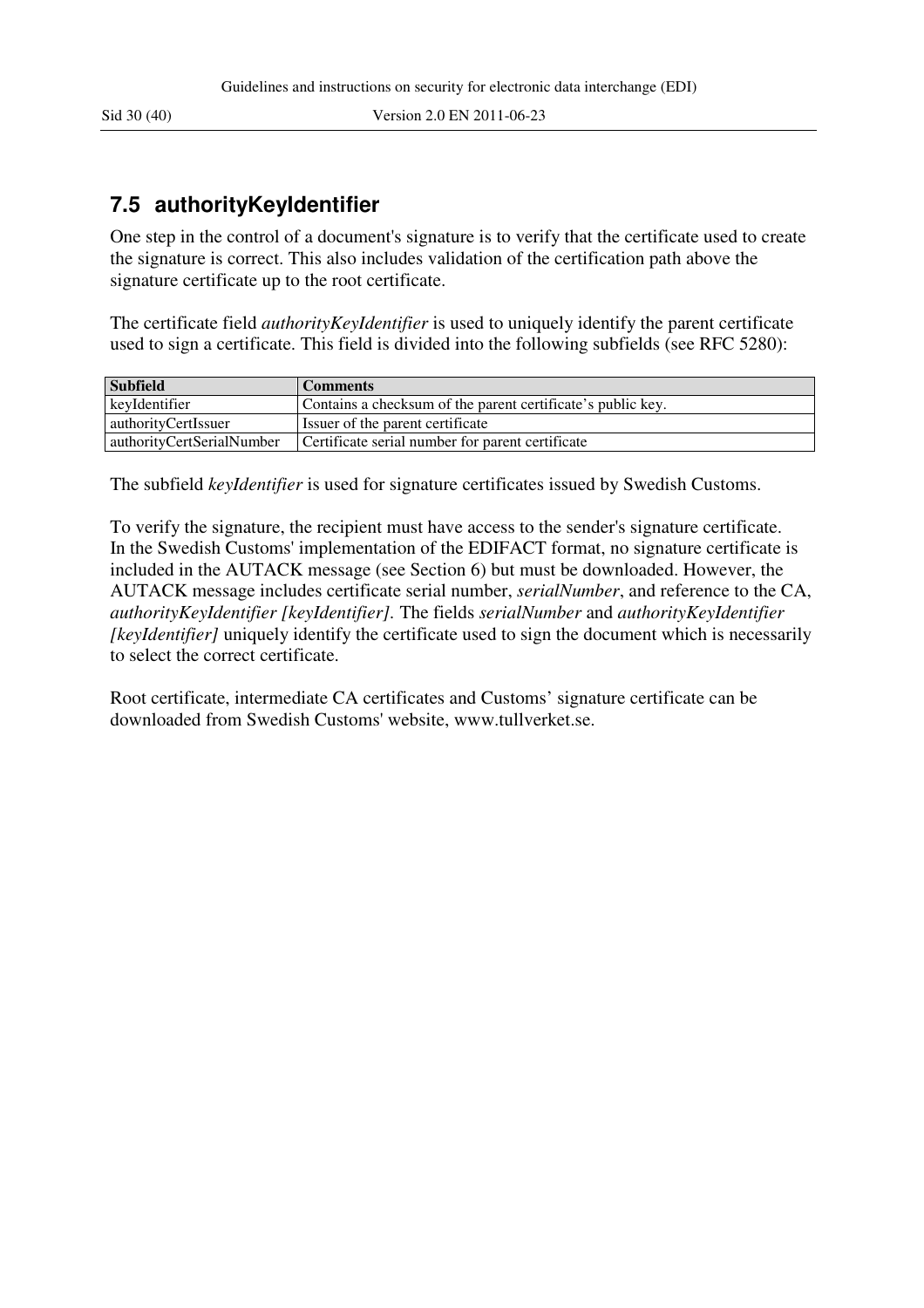## **8 Appendix B: CSR file – description and examples**

The purpose of the examples below is to show some different ways to create a CSR. The section is at a relatively deep technical level and is therefore primarily targeted at technical professionals who will implement the management of CSR files in its system. *Information in the section should be seen as guidance and not as precise instructions for the implementation.* 

In the examples the following company information are used:

| countryName            | SE                        |
|------------------------|---------------------------|
| organizationName       | Example import and export |
| organizationalUnitName | IT-department             |
| serialNumber           | SE1122334455              |
| commonName             | Eximpexp                  |

The CSR is a text file. The following is an example, created from the information above:



The contact person at the company shall copy the entire plain text from the CSR file into an email message and send it to edi.certifikat@tullverket.se. Name and EORI number shall be specified in the email subject line.

The content of the CSR file in plain text shall be copied into a document with the title "Ordering of signature certificates" and the company name and EORI-number shall be specified. A printout of the document shall be signed by the contact person (including name spelled out) and sent by postal mail to:

Swedish Customs, IT department EDI Certificate Aurorum 3 SE-977 75 Luleå SWEDEN

The signed letter is necessary to legally associate the contact person to the issued signature certificate.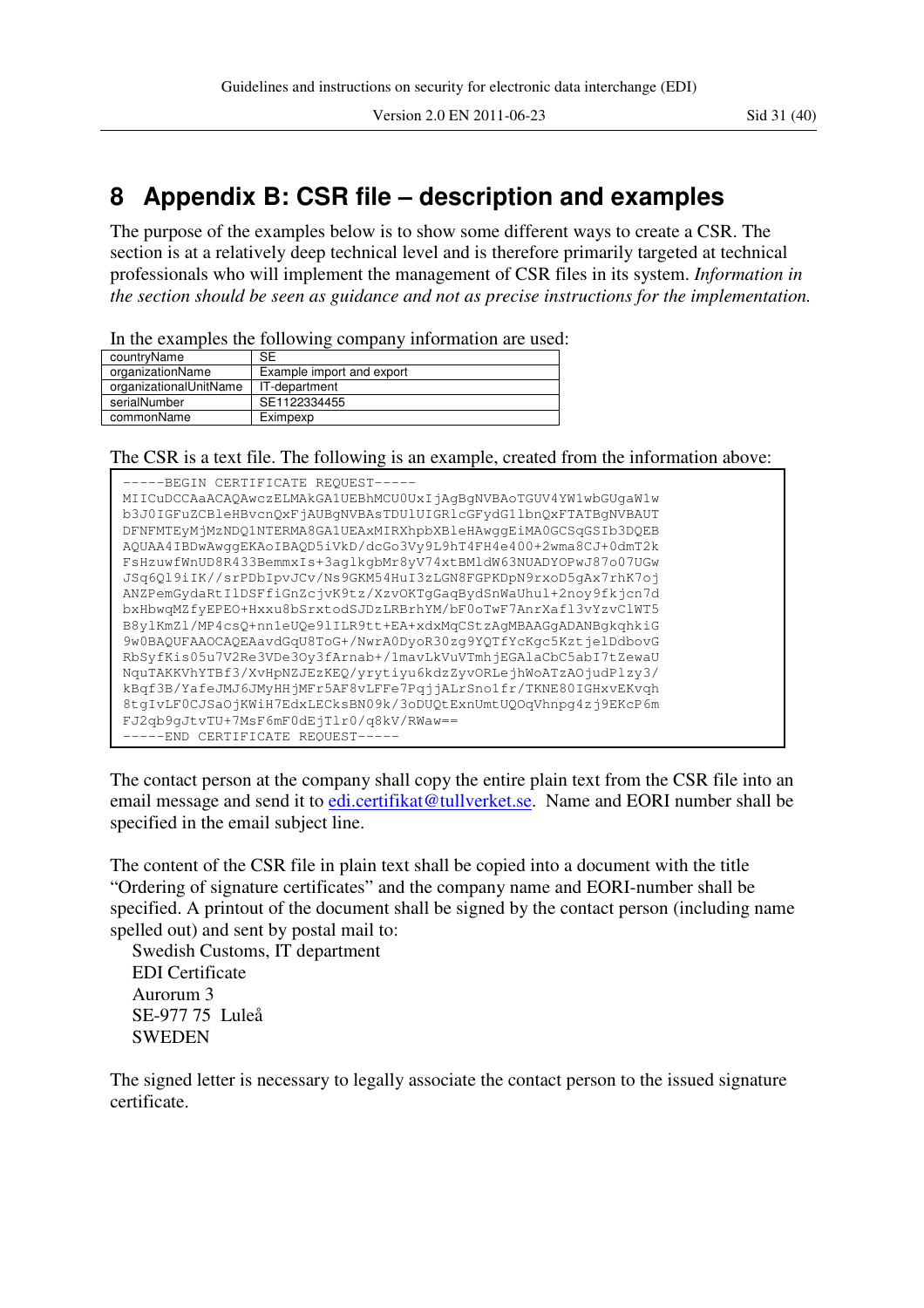#### **8.1 OpenSSL**

OpenSSL is available for many different computing environments and is open source. Documentation of OpenSLL can be downloaded from www.openssl.org.

Command line request to create a CSR:

```
openssl req -newkey rsa:2048 -keyout example.key -out example.csr 
-subj "/countryName=SE/organizationName=Example import and export 
/organizationalUnitName=IT department/serialNumber=SE1122334455/ 
commonName=Eximpexp"
```
When you run this command you will be asked to enter a password to protect the private key. In the command example above, the CSR is stored in the file *example.csr* and the private key in *example.key*.

OpenSSL can also be used to display the contents of a CSR:

```
openssl req -text -noout -in example.csr
```
Note that this presentation has limitations that make it hard to detect some errors in the subject field of the certificate.

Another utility in the openssl package is *asn1parse,* which can be used to show in detail the contents of the CSR. Through this, errors can be detected that are not detected via *req*.

openssl asn1parse -in example.csr.

Via "asn1parse" it is possible to check that the *serialNumber* is a separate object, see *OBJECT* in the example below.

The file *exemple.csr* is a correct CSR while the CSR *incorrect.csr* contains errors. The program *req* will however present the same content of *subject* for both these files. When *asn1parse* is used, the error in *incorrect.csr* can be identified, see below.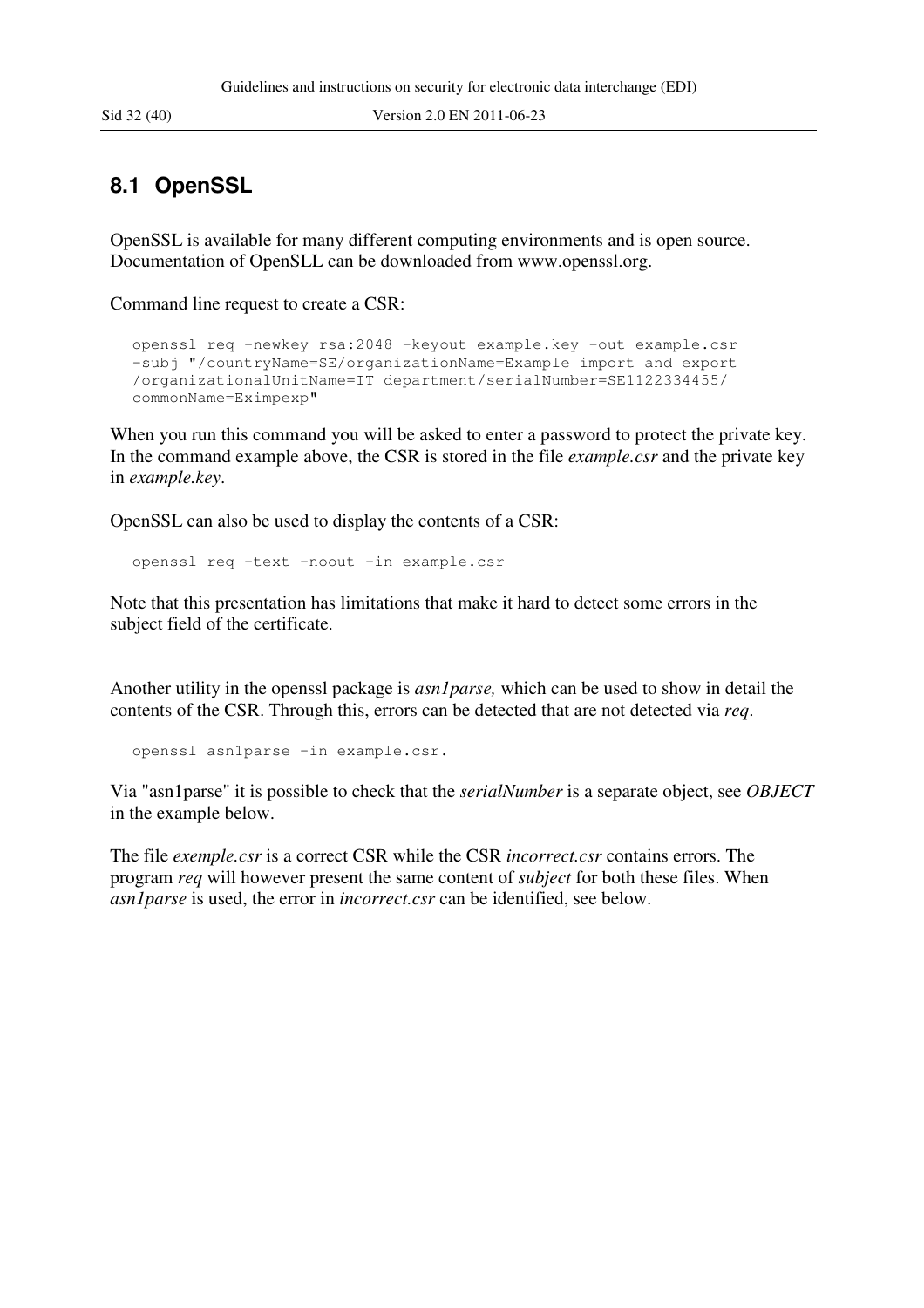Output based on a correct CSR:

```
openssl asn1parse -in example.csr 
   0: d=0 hl=4 l= 696 cons: SEQUENCE
    4:d=1 hl=4 l= 416 cons: SEQUENCE 
   8:d=2 hl=2 l= 1 prim: INTEGER :00
   11:d=2 hl=2 l= 115 cons: SEQUENCE 
  13: d=3 hl=2 l= 11 cons: SET<br>15: d=4 hl=2 l= 9 cons: SEQ
                  9 cons: SEQUENCE
 17:d=5 hl=2 l= 3 prim: OBJECT :countryName 
 22:d=5 hl=2 l= 2 prim: PRINTABLESTRING :SE 
   26:d=3 hl=2 l= 34 cons: SET 
  28: d=4 hl=2 l= 32 cons: SEQUENCE<br>30:d=5 hl=2 l= 3 prim: OBJECT
 30:d=5 hl=2 l= 3 prim: OBJECT :organizationName 
 35:d=5 hl=2 l= 25 prim: PRINTABLESTRING :Example import and export 
 62:d=3 hl=2 l= 22 cons: SET 
 64:d=4 hl=2 l= 20 cons: SEQUENCE 
 66:d=5 hl=2 l= 3 prim: OBJECT :organizationalUnitName 
 71:d=5 hl=2 l= 13 prim: PRINTABLESTRING :IT department 
 86:d=3 hl=2 l= 21 cons: SET 
 88:d=4 hl=2 l= 19 cons: SEQUENCE 
90:d=5 hl=2 l= 3 prim: OBJECT :serialNumber
 95:d=5 hl=2 l= 12 prim: PRINTABLESTRING :SE1122334455 
 109:d=3 hl=2 l= 17 cons: SET 
 111:d=4 hl=2 l= 15 cons: SEQUENCE 
 113:d=5 hl=2 l= 3 prim: OBJECT :commonName
  118:d=5 hl=2 l= 8 prim: PRINTABLESTRING :Eximpexp 
  128:d=2 hl=4 l= 290 cons: SEQUENCE 
  132:d=3 hl=2 l= 13 cons: SEQUENCE 
 134:d=4 hl=2 l= 9 prim: OBJECT :rsaEncryption
  145:d=4 hl=2 l= 0 prim: NULL 
  147:d=3 hl=4 l= 271 prim: BIT STRING 
  422:d=2 hl=2 l= 0 cons: cont [ 0 ] 
  424:d=1 hl=2 l= 13 cons: SEQUENCE 
  426:d=2 hl=2 l= 9 prim: OBJECT :sha1WithRSAEncryption 
  437:d=2 hl=2 l= 0 prim: NULL 
  439:d=1 hl=4 l= 257 prim: BIT STRING
```
#### Output based on an erroneous CSR:

#### **openssl asn1parse -in incorrect.csr**

|                                  |  |  | $0: d=0$ hl=4 l= 699 cons: SEQUENCE        |                    |
|----------------------------------|--|--|--------------------------------------------|--------------------|
|                                  |  |  | $4: d=1$ hl=4 l= 419 cons: SEOUENCE        |                    |
|                                  |  |  | $8: d=2$ hl=2 l= 1 prim: INTEGER           | $\cdot$ 00         |
|                                  |  |  | $11: d=2$ hl=2 l= 118 cons: SEQUENCE       |                    |
| $13: d=3$ hl=2 l= 11 cons: SET   |  |  |                                            |                    |
|                                  |  |  | $15: d=4$ hl=2 l= 9 cons: SEOUENCE         |                    |
| $17: d=5$ hl=2 l= 3 prim: OBJECT |  |  |                                            | : countryName      |
|                                  |  |  | 22:d=5 hl=2 l= 2 prim: PRINTABLESTRING :SE |                    |
| $26: d=3$ hl=2 l= 34 cons: SET   |  |  |                                            |                    |
|                                  |  |  | $28: d=4$ hl=2 l= 32 cons: SEOUENCE        |                    |
| $30: d=5$ hl=2 l= 3 prim: OBJECT |  |  |                                            | :organizationName  |
|                                  |  |  | 35:d=5 hl=2 l= 25 prim: PRINTABLESTRING    | :Example import an |

port and export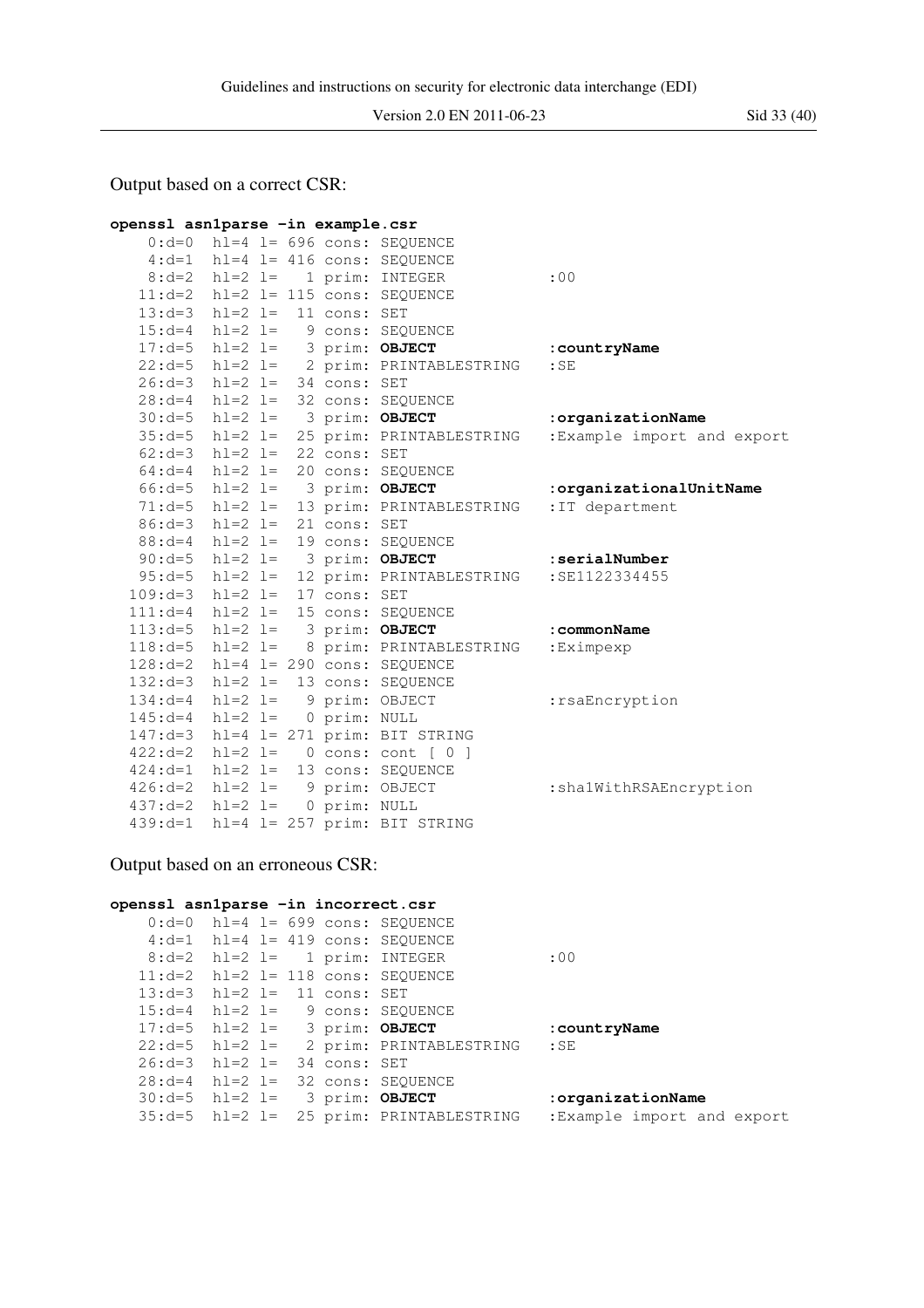## Sid 34 (40) Version 2.0 EN 2011-06-23

|                                      | $62: d=3$ hl=2 l= 48 cons: SET    |  |                                            |                         |
|--------------------------------------|-----------------------------------|--|--------------------------------------------|-------------------------|
|                                      |                                   |  | $64: d=4$ hl=2 l= 46 cons: SEOUENCE        |                         |
|                                      | $66: d=5$ hl=2 l= 3 prim: OBJECT  |  |                                            | :organizationalUnitName |
|                                      |                                   |  | $71: d=5$ hl=2 l= 39 prim: PRINTABLESTRING | $\pm T$                 |
| department/serialNumber=SE1122334455 |                                   |  |                                            |                         |
|                                      | $112: d=3$ hl=2 l= 17 cons: SET   |  |                                            |                         |
|                                      |                                   |  | $114: d=4$ hl=2 l= 15 cons: SEOUENCE       |                         |
|                                      | $116: d=5$ hl=2 l= 3 prim: OBJECT |  |                                            | : commonName            |
|                                      |                                   |  | $121: d=5$ hl=2 l= 8 prim: PRINTABLESTRING | :Eximpexp               |
|                                      |                                   |  | $131: d=2$ hl=4 l= 290 cons: SEOUENCE      |                         |
|                                      |                                   |  | $135: d=3$ hl=2 l= 13 cons: SEQUENCE       |                         |
|                                      | $137: d=4$ hl=2 l= 9 prim: OBJECT |  |                                            | : rsaEncryption         |
|                                      | $148: d=4$ hl=2 l= 0 prim: NULL   |  |                                            |                         |
|                                      |                                   |  | $150: d=3$ hl=4 l= 271 prim: BIT STRING    |                         |
|                                      |                                   |  | $425: d=2$ hl=2 l= 0 cons: cont [0 ]       |                         |
|                                      |                                   |  | $427: d=1$ hl=2 l= 13 cons: SEQUENCE       |                         |
|                                      | $429: d=2$ hl=2 l= 9 prim: OBJECT |  |                                            | :sha1WithRSAEncryption  |
|                                      | $440: d=2$ hl=2 l= 0 prim: NULL   |  |                                            |                         |
|                                      |                                   |  | $442: d=1$ hl=4 l= 257 prim: BIT STRING    |                         |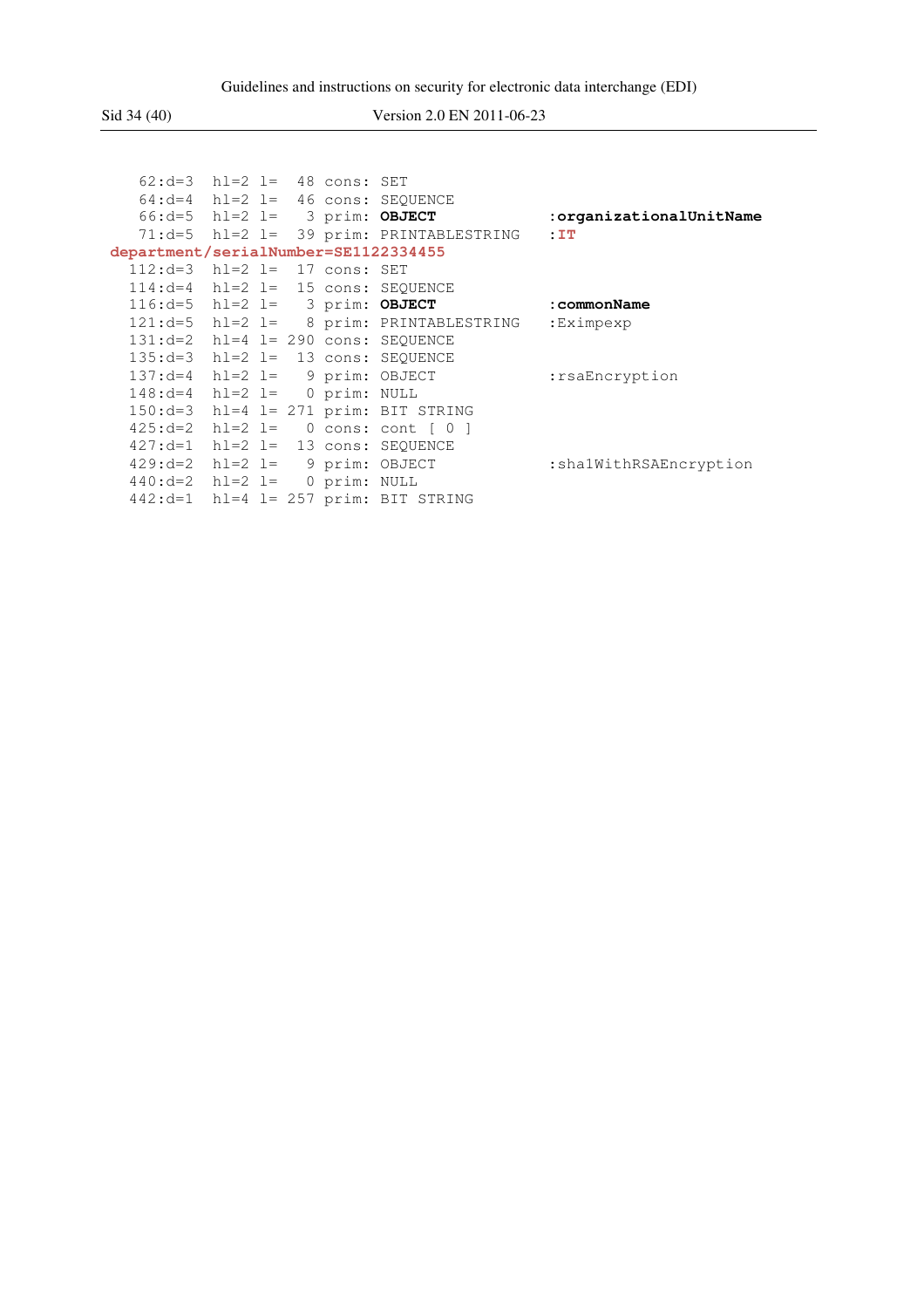#### **8.2 Windows certreq**

In a Windows environment, the program *certreq* can be used to create a CSR. Documentation can be found at http://technet.microsoft.com/en-us/library/cc725793(WS.10).aspx for Windows Server 2008 and at http://technet.microsoft.com/en-us/library/cc736326(WS.10).aspx for Windows Server 2003.

Create the configuration file (policy file) *example.inf* with contents as the following example:

[NewRequest] KeyLength=2048 RequestType=PKCS10 Subject="C=SE, O=Example import and export, OU=IT department, serialNumber=SE1122334455, CN=Eximpexp" Exportable = TRUE ; TRUE = Private key is exportable SMIME = FALSE

Then run the following command to create a key pair and a CSR:

```
certreq -New example.inf example.csr
```
See also http://technet.microsoft.com/en-us/library/cc736326(WS.10).aspx for a description of *certreq* and its configuration file.

The command *certutil* can be used to check the CSR:

certutil -dump example.csr

Example of results from *certutil*:

```
PKCS10 Certificate Request: 
Version: 1 
Subject: 
     C=SE 
     O=Example import and export 
     OU=IT department 
     SERIALNUMBER=SE1122334455 
     CN=Eximpexp 
Public Key Algorithm: 
     Algorithm ObjectId: 1.2.840.113549.1.1.1 RSA 
     Algorithm Parameters: 
     05 00 
Public Key Length: 2048 bits 
Public Key: UnusedBits = 0 
     0000 30 82 01 0a 02 82 01 01 00 f5 36 cf c3 e4 a9 27 
     0010 91 5b 4c 72 a4 45 81 39 ac 9c da f8 b4 93 af 6c
```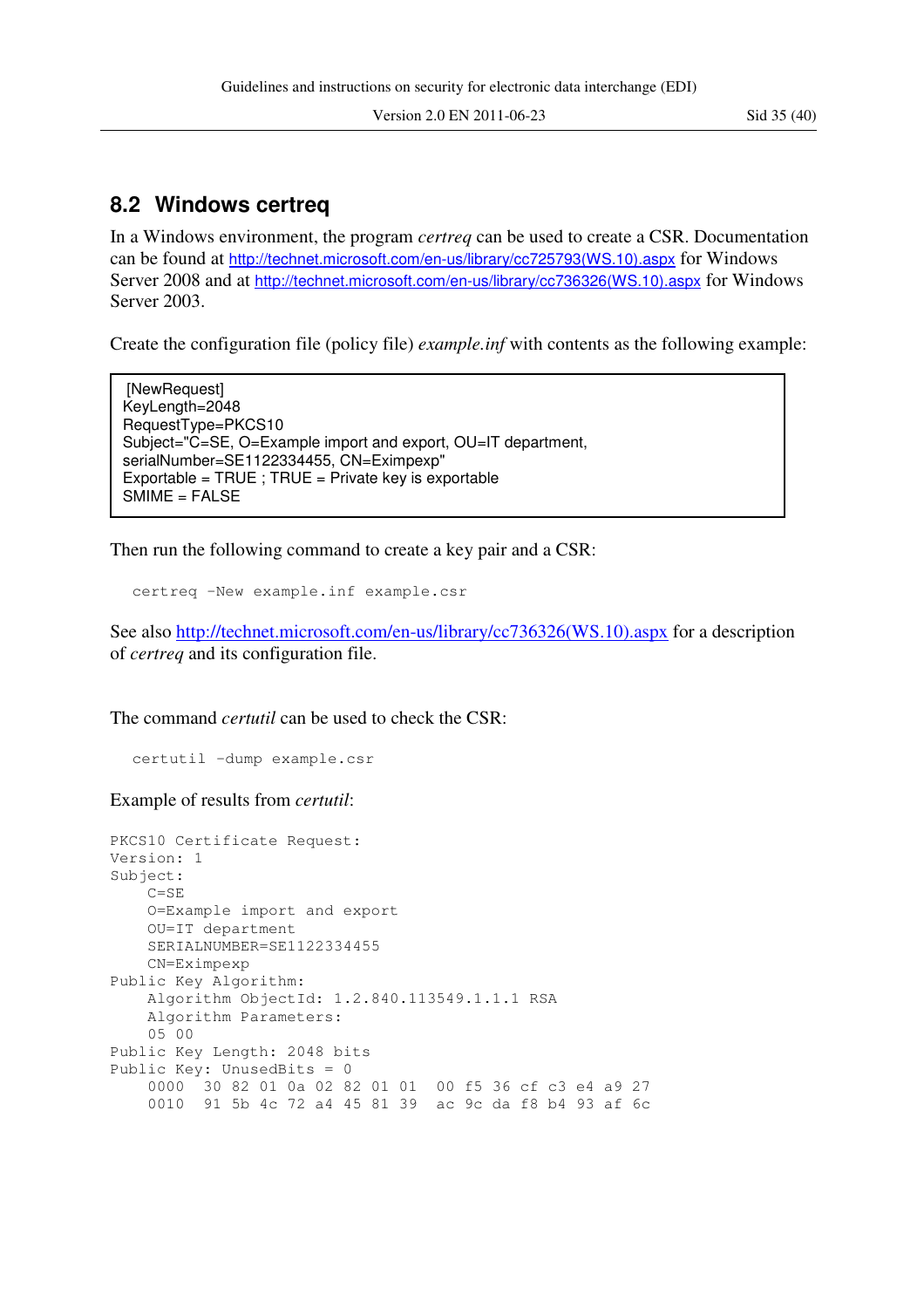#### **8.3 Java**

Java *keytool* is available for many different computing environments. Documentation of Java *keytool* can be downloaded from: http://download.oracle.com/javase/6/docs/technotes/tools/index.html#security

Run the following command to create a key pair:

```
keytool -genkeypair -alias SE1122334455 -keyalg RSA -keystore 
keystore.jks -keysize 2048 -dname "C=SE, O=Example import and export, 
OU=IT department, serialNumber=SE1122334455, CN=Eximpexp"
```
Run the following command to create a CSR:

```
keytool -certreq -alias SE1122334455 -keystore keystore.jks 
-file example.csr
```
Check of CSR can be made by e.g. *openssl req*, *openssl asn1parse* or Windows *cerutil –dump* (see 8.1 and 8.2).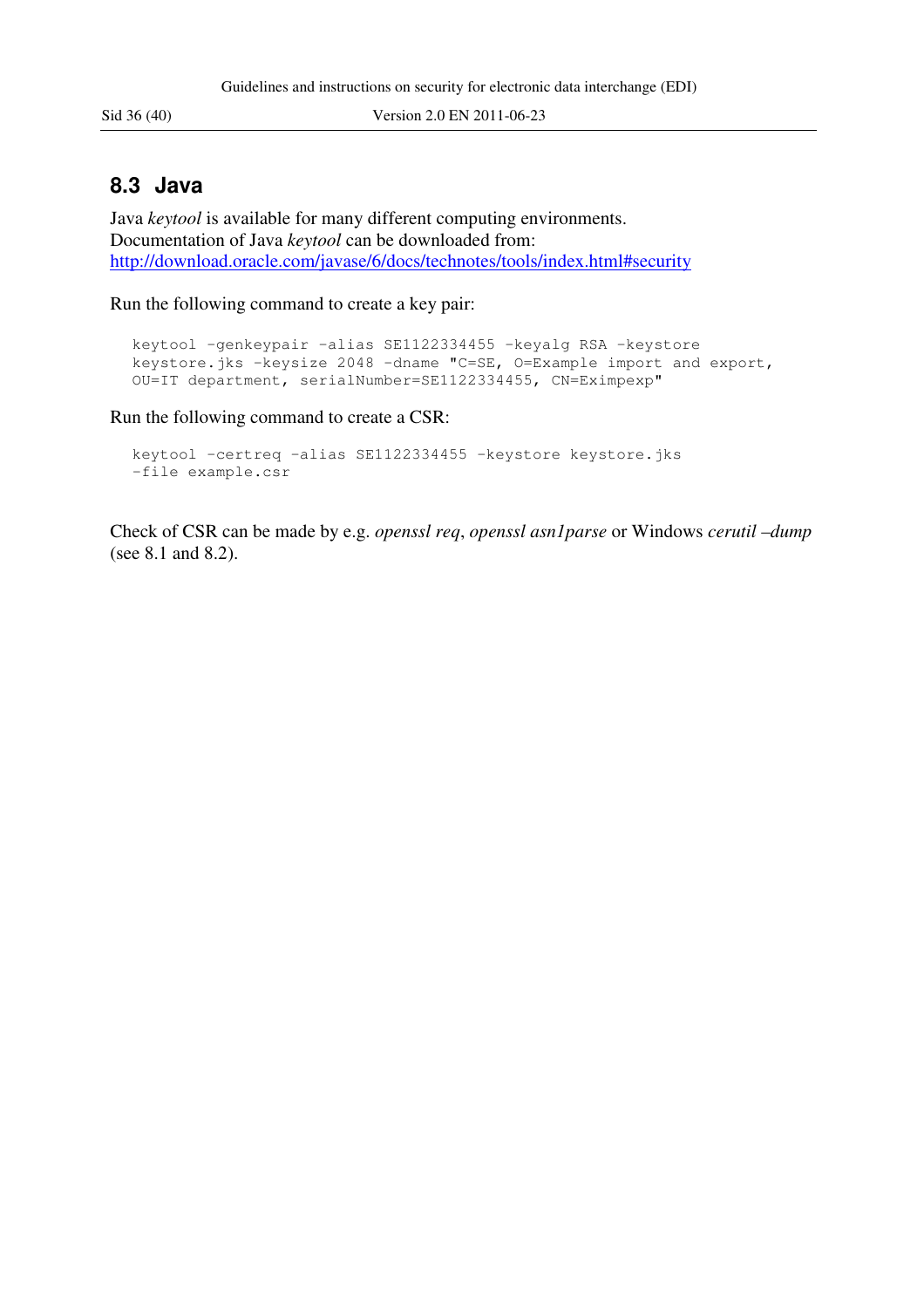## **9 Appendix C: Hexadecimal and Base64 encoding**

### **9.1 Hexadecimal encoding**

Hexadecimal encoding (also called Base16-encoding) is used to store binary data as alphanumeric characters.

The data is divided into groups of 4 bits. Each 4-bit group is converted to an alphanumeric character (0-9, A, B, C, D, E or F), representing the hexadecimal value. Each octet is thus represented by two alphanumeric characters.

In the EDIFACT encoding format, the 'Filterfunction 0505' is set to 2 to indicate that a hexadecimal filter is used for encoding.

Hexadecimal encoding is described in Section 8 of RFC 4648, "The Base16, Base32, and Base64 Data Encodings".

#### **Example**

The decimal number 31,420 corresponds to the binary 16-bit number 0111 1010 1011 1100. In hexadecimal encoding, this is represented by the four alphanumeric characters 7 A B C.

### **9.2 Base64 encoding**

Base64 encoding is used to store binary data as alphanumeric characters. The Base64 encoding results in fewer alphanumeric characters than the hexadecimal encoding and is used instead of hexadecimal encoding when compression of the data is desired to save space.

In the EDIFACT encoding format, the 'Filterfunction 0505' is set to 7 to indicate that Base64 encoding has been used.

Base 64 encoding is described in Section 4 of RFC 4648, "The Base16, Base32, and Base64 Data Encodings".

#### **Example**

Firstly, the data is divided into groups of 24 bits (3 octets). If the binary number cannot be evenly divided into 24-bit groups, additional characters (padding) have to be added at the end.

The 24-bit groups are then divided into 4 x 6 bits. Each 6-bit group is assigned a character based on the table below.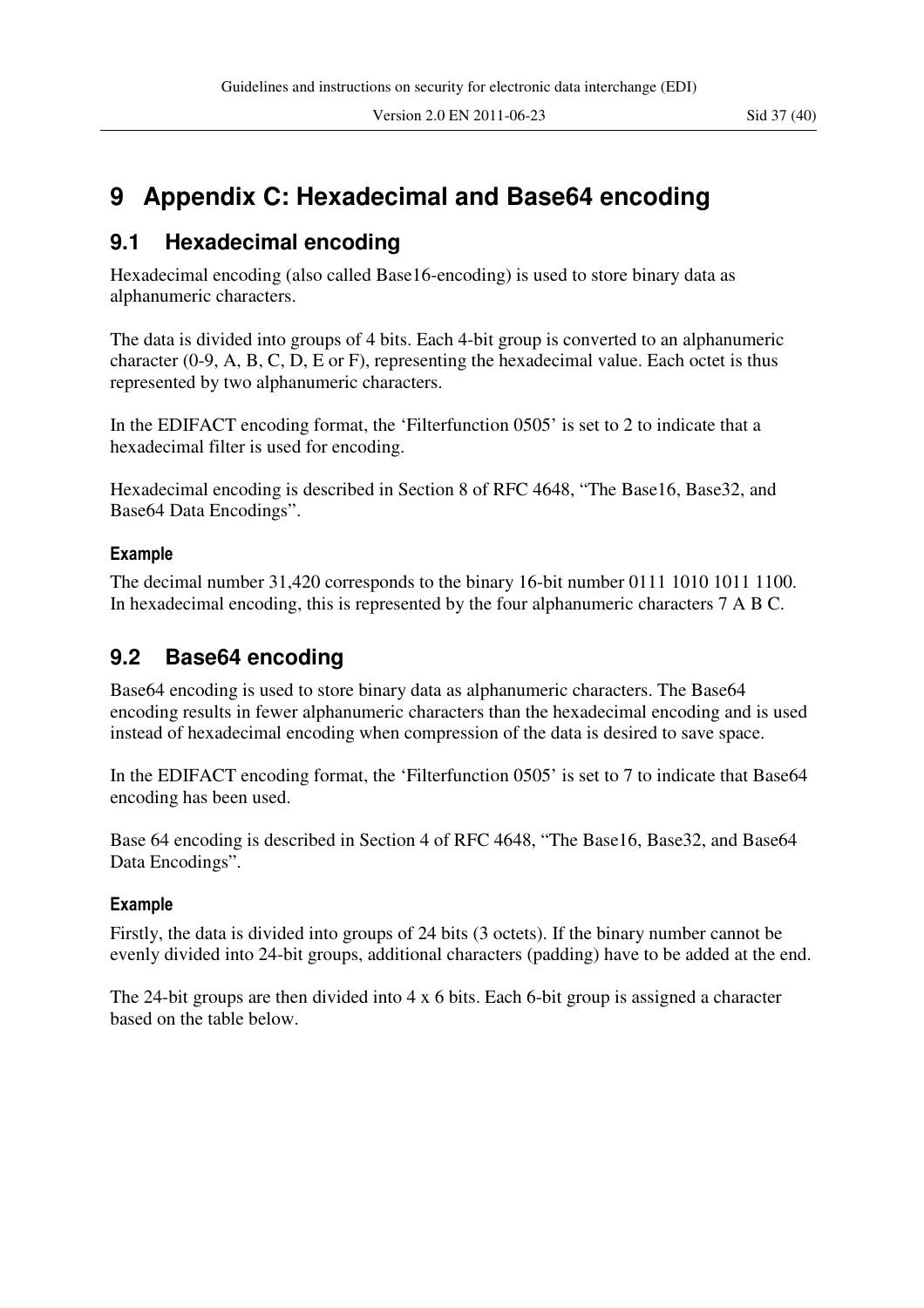Sid 38 (40) Version 2.0 EN 2011-06-23

| <b>Hex</b>     | <b>Character</b> | <b>Hex</b>     | <b>Character</b> | <b>Hex</b> | <b>Character</b> | <b>Hex</b> | <b>Character</b> |
|----------------|------------------|----------------|------------------|------------|------------------|------------|------------------|
| $\overline{0}$ | А                | 10             | О                | 20         | g                | 30         | W                |
| $\mathbf{1}$   | B                | 11             | R                | 21         | h                | 31         | X                |
| $\overline{2}$ | C                | 12             | S                | 22         | $\mathbf{i}$     | 32         | V                |
| 3              | D                | 13             | T                | 23         |                  | 33         | z                |
| $\overline{4}$ | E                | 14             | $\mathbf{U}$     | 24         | k                | 34         | $\overline{0}$   |
| 5              | F                | 15             | V                | 25         | 1                | 35         | 1                |
| 6              | G                | 16             | W                | 26         | m                | 36         | $\overline{2}$   |
| $\overline{7}$ | H                | 17             | X                | 27         | n                | 37         | 3                |
| 8              | I                | 18             | Y                | 28         | $\mathbf{O}$     | 38         | 4                |
| 9              | J                | 19             | Ζ                | 29         | p                | 39         | 5                |
| A              | K                | 1A             | a                | 2A         | q                | 3A         | 6                |
| B              | L                | 1B             | b                | 2B         | $\mathbf{r}$     | 3B         | 7                |
| $\mathbf C$    | M                | 1 <sub>C</sub> | $\mathbf{C}$     | 2C         | S                | 3C         | 8                |
| D              | N                | 1 <sub>D</sub> | d                | 2D         | t                | 3D         | 9                |
| E              | O                | 1E             | e                | 2E         | u                | 3E         | $\overline{+}$   |
| $\mathbf{F}$   | P                | 1F             | $\mathbf f$      | 2F         | V                | 3F         |                  |

In the following example, we use a 160-bit binary number: 00:12:87:EC:A7:BD:25:20:2D:6D:2B:F5:5B:3D:1E:D7:86:07:BB:67 In the example, the colon (:) is used only to improve the readability.

#### Divided into groups of  $3*8 = 24$  bits:

| $00:12:87 =$   | 0000 0000 | 0001 0010 | 1000 0111 |  |
|----------------|-----------|-----------|-----------|--|
| $EC: A7: BD =$ | 1110 1100 | 1010 0111 | 1011 1101 |  |
| $25:20:2D =$   | 0010 0101 | 0010 0000 | 0010 1101 |  |
| $6D:2B:F5 =$   | 0110 1101 | 0010 1011 | 1111 0101 |  |
| $5B:3D:1E =$   | 0101 1011 | 0011 1101 | 0001 1110 |  |
| $D7:86:07 =$   | 1101 0111 | 1000 0110 | 0000 0111 |  |
| $BB:67:00 =$   | 1011 1011 | 0110 0111 | 0000 0000 |  |
|                |           |           |           |  |

where the last 8 bits (00) in the last group are padding.

Regrouping into groups of  $4*6 = 24$  bits represented as hexadecimal numbers:

| 000000 | 000001 | 001010 |  | $000111 = 00:01:0A:07$ |  |
|--------|--------|--------|--|------------------------|--|
| 111011 | 001010 | 011110 |  | $111101 = 3B:0A:1E:3D$ |  |
| 001001 | 010010 | 000000 |  | $101101 = 09:12:00:2D$ |  |
| 011011 | 010010 | 101111 |  | $110101 = 1B:12:2F:35$ |  |
| 010110 | 110011 | 110100 |  | $011110 = 16:33:34:1E$ |  |
| 110101 | 111000 | 011000 |  | $000111 = 35:38:18:07$ |  |
| 101110 | 110110 | 011100 |  | $000000 = 2E:36:1C:00$ |  |
|        |        |        |  |                        |  |

Conversion of the 6-bit hexadecimal numbers into alphanumeric characters in accordance with the table:

| $00:01:0A:07 = ABKH$  |  |  |
|-----------------------|--|--|
| $3B:0A:1E:3D = 7Ke9$  |  |  |
| $09:12:00:2D = JSAt$  |  |  |
| $1B:12:2F:35 = bSv1$  |  |  |
| $16:33:34:1E = Wz0e$  |  |  |
| $35:38:18:07 = 14YH$  |  |  |
| $2E:36:1C:00 = u2c =$ |  |  |
|                       |  |  |

The result from the example is the following 28-character alphanumeric number: ABKH7Ke9JSAtbSv1Wz0e14YHu2c=

("=" in the end indicates that there is a padding character included).